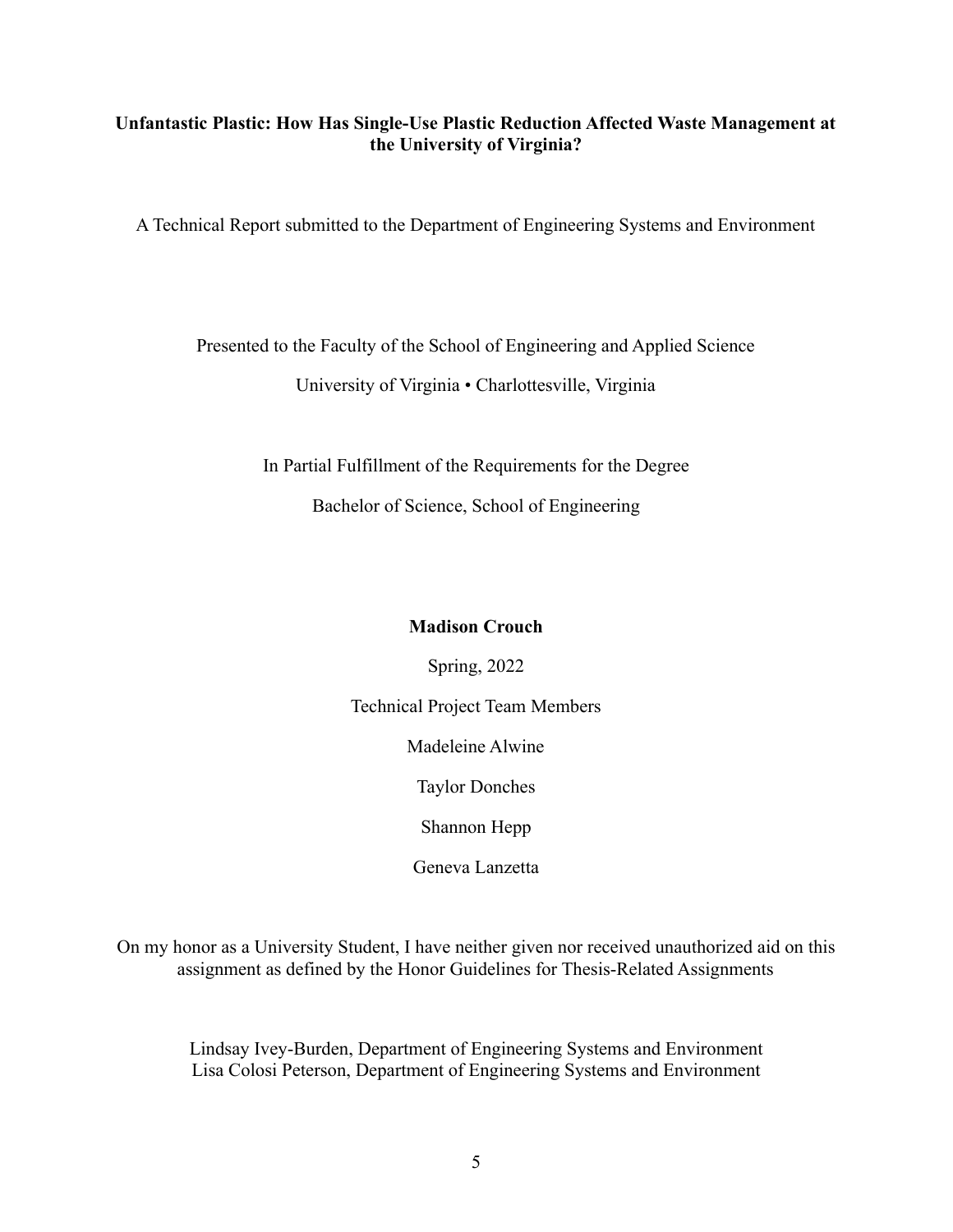### **Introduction**

Pollution from plastic waste is a major problem affecting Earth's ecosystems and human health. Plastic's abundance and ability to bioaccumulate threatens humans and wildlife. In recent years, the United States has developed a notable reliance on single-use plastics (SUPs). To combat this, Governor Ralph Northam of Virginia ordered that all state agencies immediately discontinue purchase and distribution of SUPs and completely phase out the use of SUPs by 2025 per Virginia Executive Order 77 (Office of the Governor, 2021). As a public institution of higher education, the University of Virginia (UVA) had to adapt its waste management strategy to comply with this executive order. Executive Order 77 has since been rescinded and replaced by Virginia Executive Order 17 by current Governor Glenn Youngkin, but the University has chosen to continue to eliminate SUPs from the waste stream (Office of the Governor, 2022).

UVA is at a crossroads with composting. The recent ban on SUPs across the Commonwealth pushes the University to adapt the status quo waste management system to allow for more compostable materials in the waste stream. The UVA Sustainability 2020-2030 Plan is another driving factor in reducing the waste to 30% of the University's 2010 tonnage by 2030, while simultaneously striving to make University operations carbon neutral by 2030 and fossil fuel-free by 2050. In addition to reducing landfilled waste to 30% of the 2010 tonnage, the University strives to reduce water use and reactive emissions by 30%, and increase sustainable food purchases to 30% of the 2010 values. The third and final goal outlined in the Sustainability Plan is to partner with the community to accelerate collaborative initiatives to advance sustainable, equitable, and healthy places for all (UVA, 2020).

Leaders at UVA Facilities Management (FM) and the Office for Sustainability (OFS) emphasized the importance of the third sustainability goal and have characterized the success of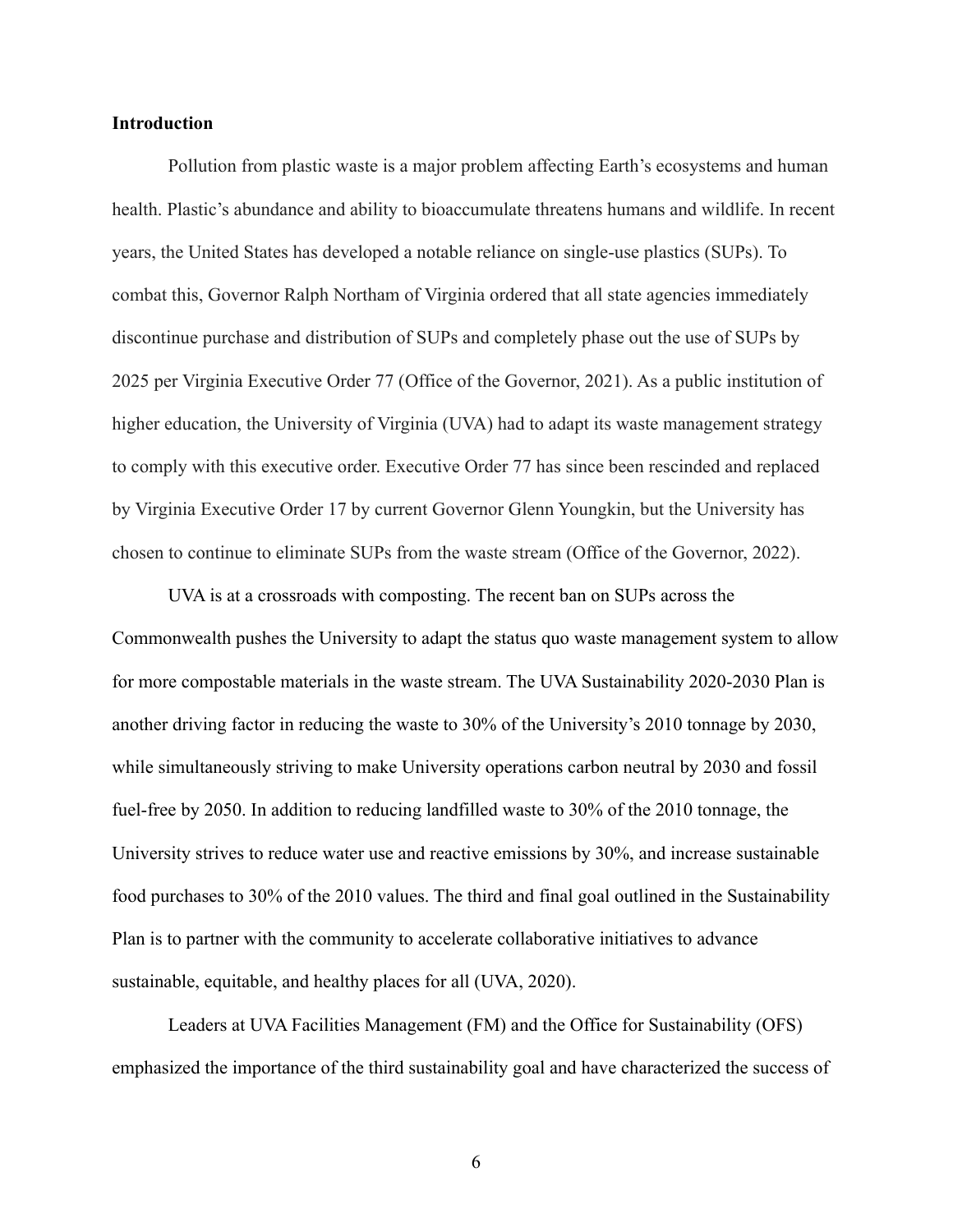waste management related goals as paramount to the success of the other sustainability goals. Students, staff, and faculty play a large role in UVA's current waste production, and can be part of the solution on the road to meeting UVA's Sustainability goals. Members of the UVA community care about sustainability. The role of waste reduction is paramount in sustainability as a whole. Combining the operations, knowledge and power of entities like OFS, FM, and Recycling with the passion and energy of students and faculty is the best way to reach UVA's sustainability goals. Waste management can be a stepping stone for interest and commitment to sustainability at the individual level.This can translate into the amount of resources allocated and prioritization of sustainable practices at large entities like public universities.

Each year, the University Office for Sustainability publishes an annual report tracking the progress of the sustainability goals. The University of Virginia Annual Sustainability Report for 2020-2021 indicates that the amount of landfilled waste has not been reduced to 30% (UVA Sustainability, 2021). While greenhouse gas emissions appear to be meeting goals, there is no particular trend with waste reduction shown by the Sustainability Report; it certainly does not indicate that UVA will be able to meet the goal of reducing waste to 30% of the 2010 tonnage (Figure 1).



**WASTE LANDFILLED** 2010–2020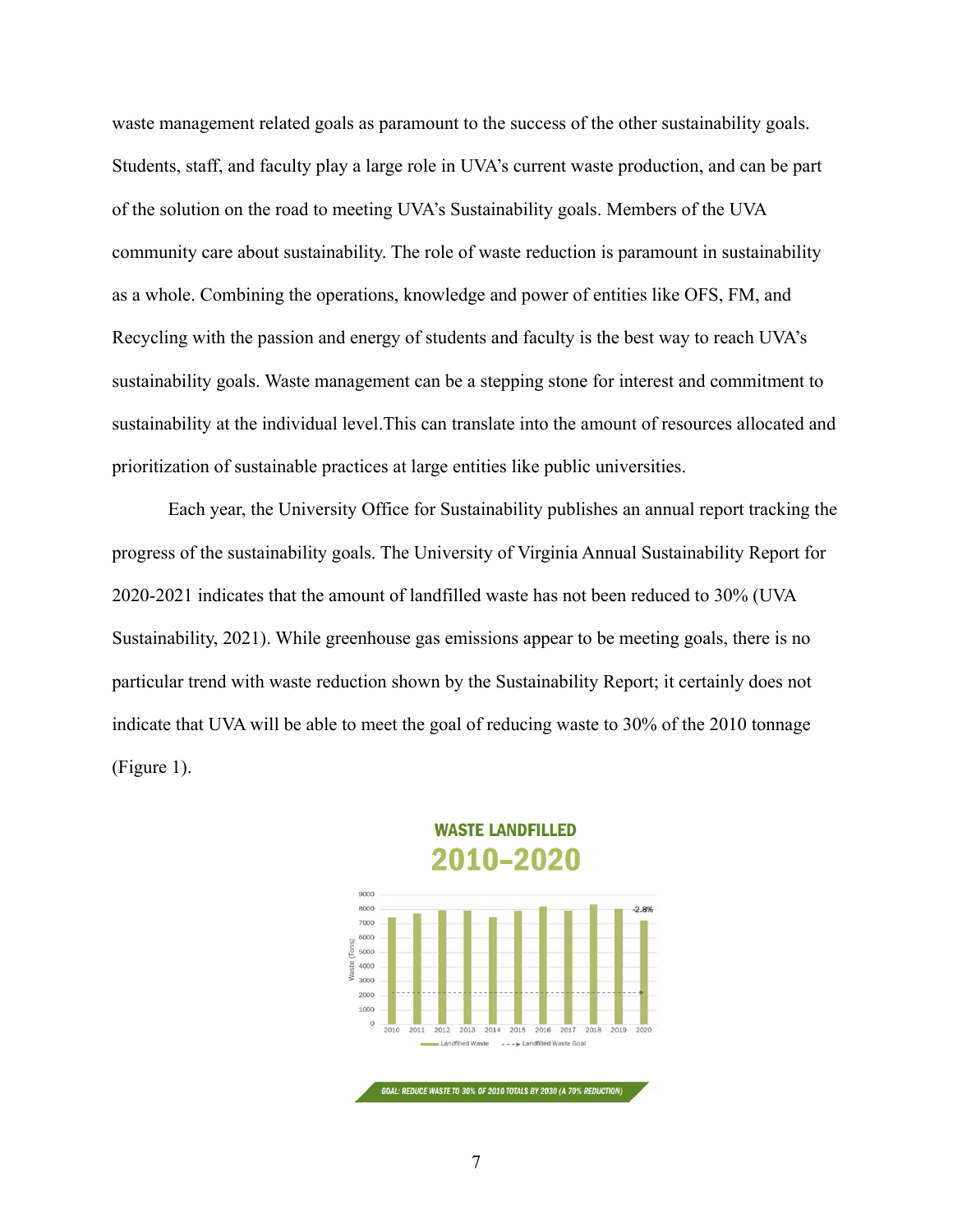### Fig. 1 UVA Sustainability landfilled waste graphic

Assuming that UVA continues with a 2.8% yearly reduction in waste, UVA will still not meet its goal of reducing waste to 30%. This is indicated by a graph created by the student team which extrapolates the 2.8% reduction to 2030 (Figure 2).



Fig. 2 Extrapolated landfilled waste assuming 2.8% annual reduction

The project team hypothesized that the implementation of the SUP ban would introduce a larger percentage of compostables to the waste stream. This hypothesis was supported by the 2022 waste audit shown in Figure 4. Figures 3 and 4 below come from the 2018 and 2022 waste audits conducted by the CE 3120 Solid Waste Management classes. These waste audits were performed on the dumpster located on the Olsson Hall loading dock. Data was calculated by Dr. Ivey-Burden (Burden, et al., 2022). As shown in the figures, there is a drastic difference in the waste stream composition between the two years. Notably, compostable waste increased from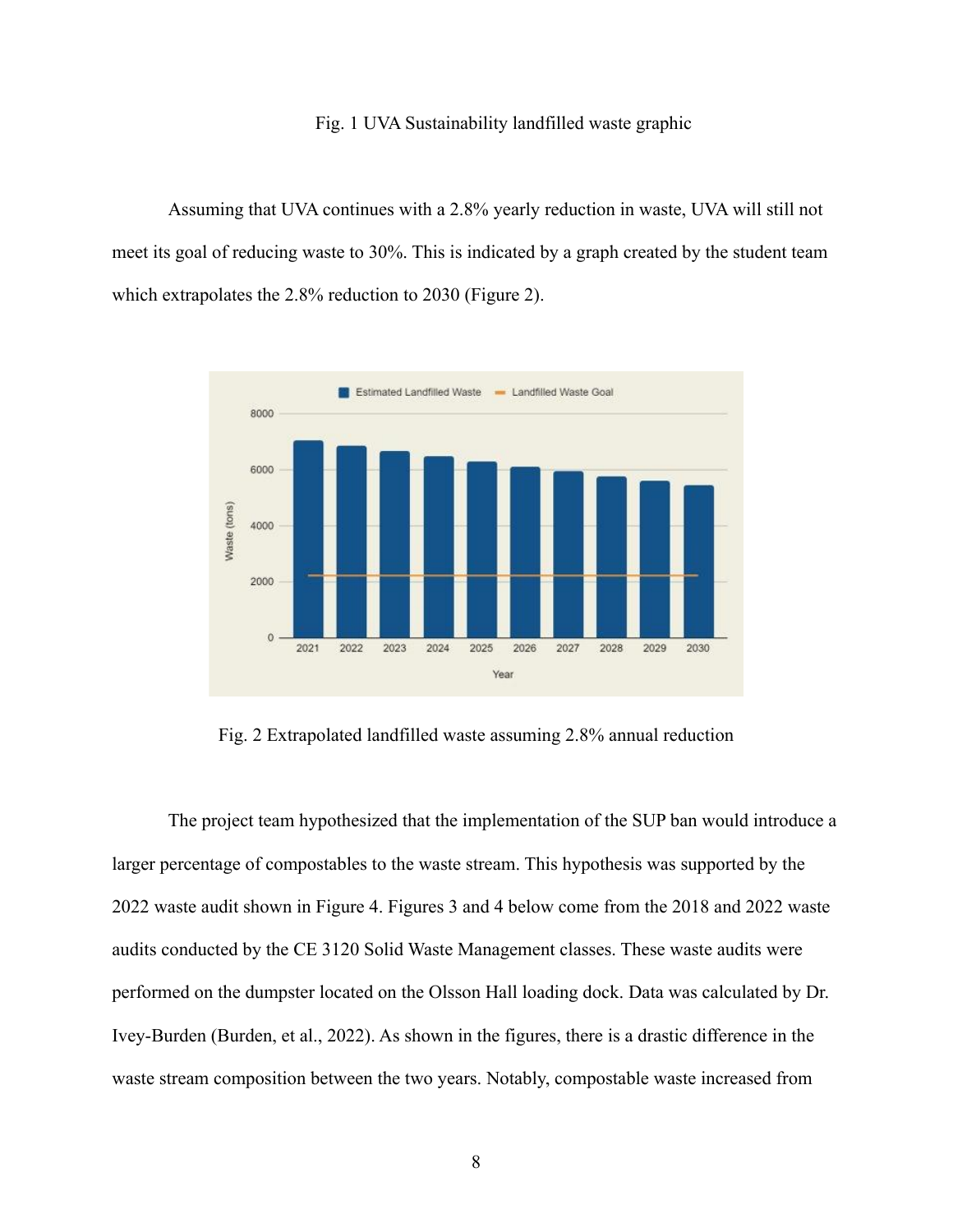47% to 60% of the waste stream, and non-divertible landfilled waste decreased from 36% to only 16% of the total waste. With this information, reducing landfilled waste to 30% of the 2010 tonnage seems possible with increased waste diversion.



Fig. 3 & 4 CE3120 Waste Audits

The 2021-2022 "Un-fantastic Plastics" capstone project team consists of seven members committed to addressing the challenges of UVA Sustainability Goals on behalf of the University of Virginia Office of Sustainability and Facilities Management by April 2022. The team members involved in this project are Dr. Lisa Colosi Peterson and Dr. Lindsay Ivey-Burden and University students Madeleine Alwine, Madison Crouch, Taylor Donches, Shannon Hepp, and Geneva Lanzetta. Meeting schedules and goals for the duration of the project can be viewed in Appendix A. Relevant contacts for the project can be found in Appendix B. The team's main objectives for the entire project are the following:

> Phase 1: Analyze the solid waste management (SWM) system used in 2018 by the University against the backdrop of relevant priorities.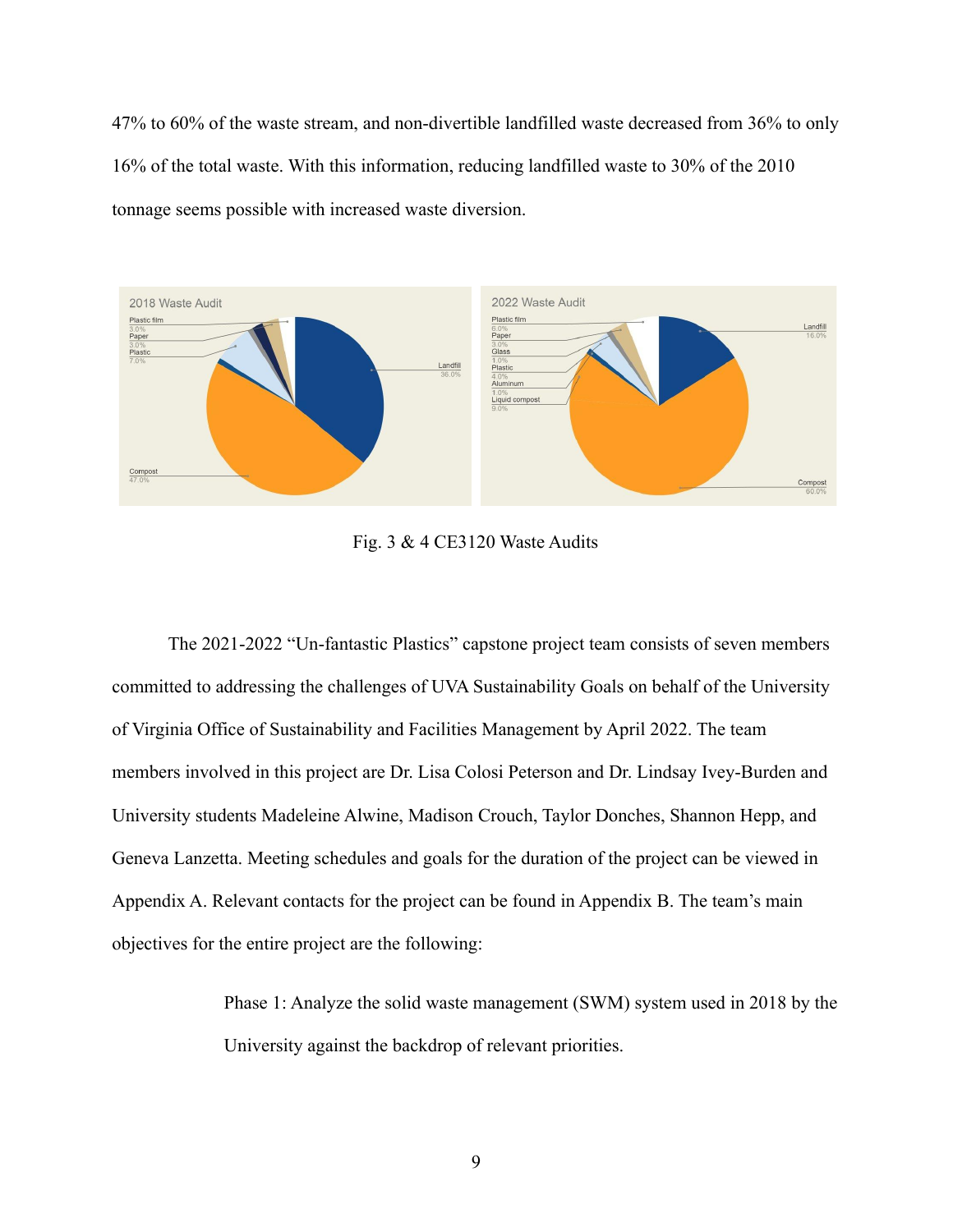Phase 2: Analyze the SWM system used in 2021 and model possible systems configurations of interest to Facilities Management to determine their impact on relevant parameters.

Phase 1 was the priority for Fall 2021 and was finalized in February 2022. The target parameters for Phase 1 include total cost, GWP, and net energy usage across one landfill, two compost facilities, and five different streams of recyclables. A major limitation is the lack of facility-specific data across all waste streams. These values were estimated using scholarly investigation, which limits the certainty the project team can have in the model results. Energy and GWP from processing and operations at the landfill and composting facilities were not accounted for in the model. Phase 2 was addressed entirely in Spring 2022 and expected to continue with a new project team in the Fall 2022.

#### **Methodology**

### *Parameters*

The team developed a methodology for creating the model and identified assumptions that reflect the following parameters: landfilled mass in tonnage, composted mass in tonnage, global warming potential (GWP) in metric tons of carbon dioxide equivalent (MTCO2E), energy in million British Thermal Units (mmBTU), and cost in U.S. dollars (USD). Each of these parameters are used with input data collected and provided by UVA Facilities Management (Appendix C, D, E) and sourced from scholarly investigation. Each of the key parameters are calculated for landfilling at Amelia Maplewood Landfill (Amelia) owned and operated by Waste Management in Jetersville, Virginia; composting at Blackbear Composting (Blackbear) in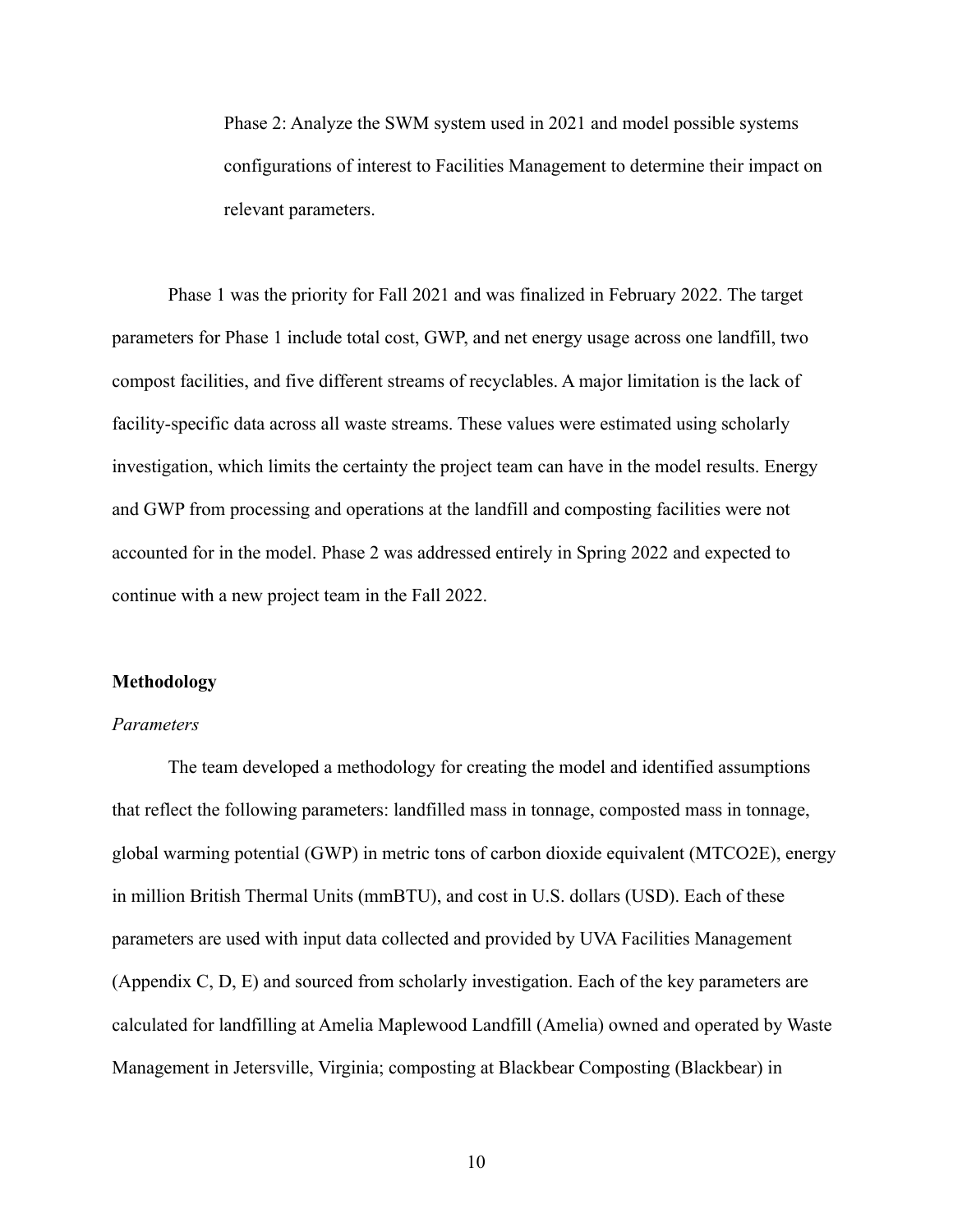Crimora, Virginia; composting at Panorama Paydirt (Panorama) in Earlysville, Virginia; and recycling for various recyclable streams that are sent to Sonoco in Raleigh, North Carolina and Gerdau Recycling. Recyclable waste streams include glass, metals (aluminum), cardboard, plastics (#1-7), and scrap metals (the only stream sent to Gerdau). Facility specific information for recycling operations and transportation were not accounted for. Rather, the 2016 EPA WARM model was used to estimate the impact of recycling. Please see the *Assumptions* section for more information.

The model was developed in Excel spreadsheets. **The model can be referenced in Digital Appendix F.** The model has three main output tabs: 'Active Model', '2021 Model Input & Results', '2018 Model Input & Results'. The main inputs for the model are monetary cost and waste tonnage for each waste stream. Instructions for using the model are indicated in each of these tabs. The results from these tabs are graphed in the 'Graphs & Figures' tab. The 'Transportation' tab can also be modified with user-specific inputs to reflect more facility specific information and alternative strategies for waste management. The 'Post-ban Alternative Scenarios' tab is linked to 'Scenarios 2-5' tabs and graphs these scenarios against each other. The 'Estimated Values' tab indicates the coefficients assumed for any estimated variables and sources where those estimations can be referenced.

#### *Assumptions*

The target parameters were evaluated for calendar year (CY) 2018 to represent the status-quo and for CY 2021 to represent post-ban waste management. The model was originally created using Microsoft Excel software and Google Sheets collaborative network technology, but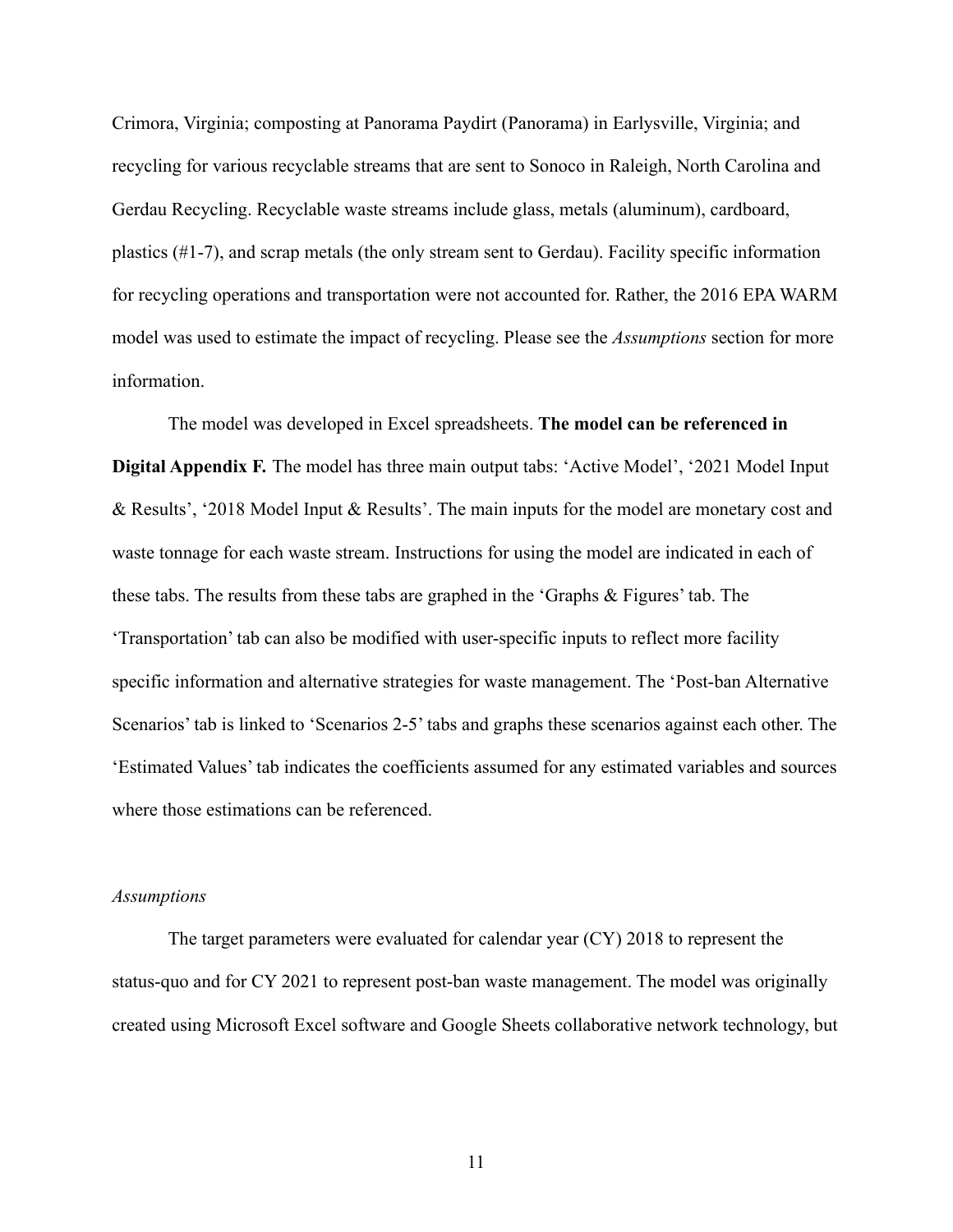was transitioned to UVA Box for the final version to allow for greater Microsoft Excel compatibility and shareability.

The team used ranges of historical and projected data to evaluate the target parameters. Limitations in the development of the model include a lack of site specific emissions data for the landfill, composting, and recycling facilities. This led to the use of scholarly articles and EPA estimates for these numbers. Another limitation was the lack of a comprehensive waste audit for the University. Dr. Ivey-Burden's CE 3120 Solid Waste Management class conducted a waste audit in Spring 2018 and Spring 2022 from the dumpster at the Olsson Hall loading dock, each on a Friday (respectively, Figures 3 and 4). These waste audits were used to estimate UVA's waste composition. The findings from these audits may not reflect the waste stream breakdown of the entire University.

Assumptions were made for all four waste streams: landfilling at Amelia, composting at Blackbear, composting at Panorama, and the combination of all the recycling streams. Specific coefficients for different variables were estimated or sourced from scholarly investigation and can either be found in specific cell notes in the Excel model or are outlined in the 'Estimated Values (inc. Transp.)' tab of the model.

#### *Landfill Assumptions*

Landfilling waste is split into two transportation categories. The first category is the majority of the waste which is transported directly to Amelia. The second category is that which is transported first to IVY Materials Utilization Center (Ivy MUC) and then to Amelia. Transportation was based on the amount of trips per year trucks would have to take to dispose of all the landfillable waste based on the waste tonnages provided by UVA Facilities Management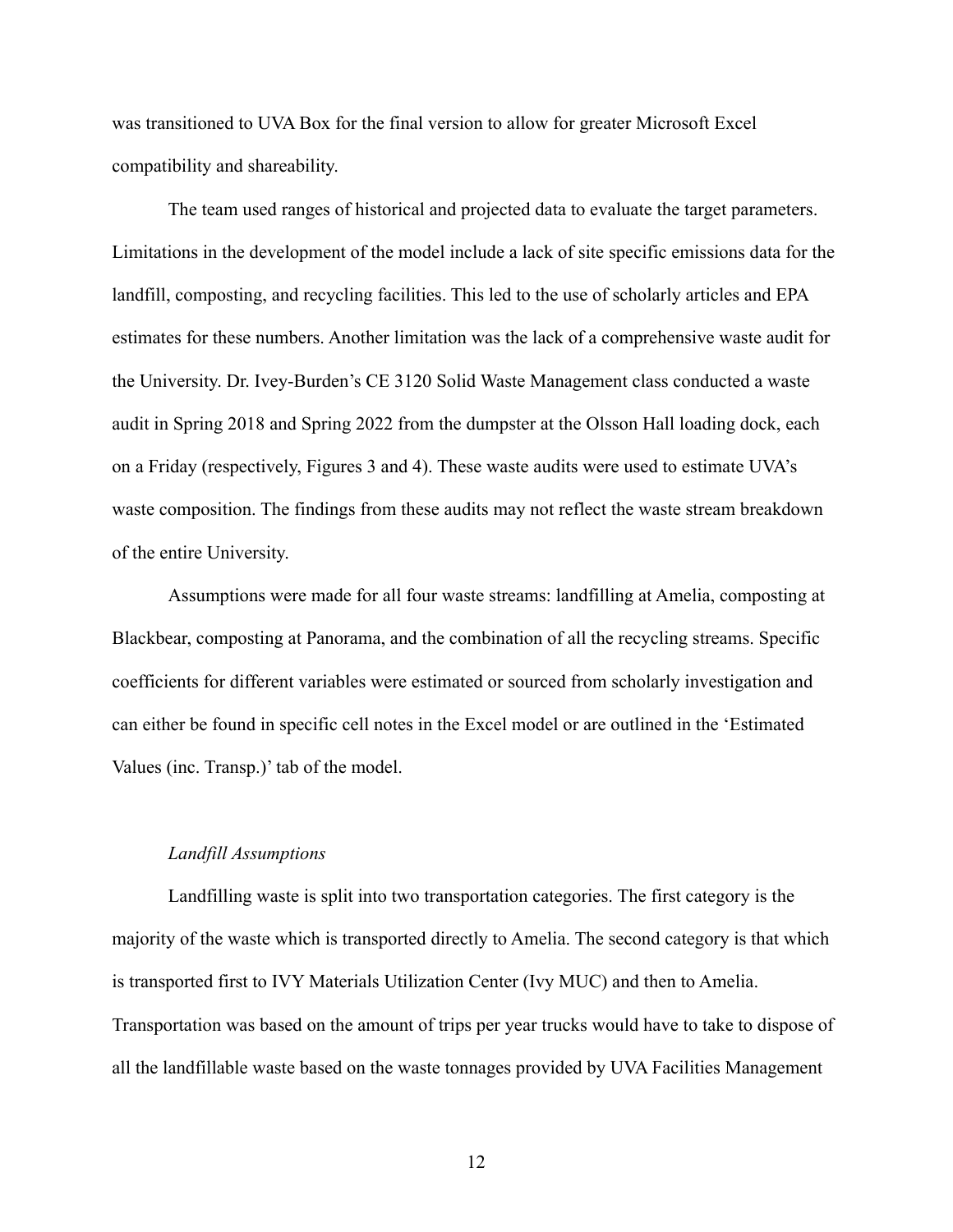for CY 2018 and CY 2021. Emissions for carbon dioxide (CO2) are attributed to both the transportation and the decomposition of the waste in the landfill. The total amount of waste that Amelia received in 2020 was 963,718 tons (Horne & Donches, 2022). Information regarding Amelia Operations discussed by Horne and Donches can be found in Digital Appendix G. Using the respective tonnages for 2018 and 2021, the percentage of waste sent to Amelia from UVA that comprised the total amount of waste landfilled at Amelia was calculated. Emissions for nitrous oxide (N2O) and methane (CH4) were reported by the landfill and scaled down to account only for the percentage of Amelia's waste that comes from UVA. GWP was then calculated by including the emissions from transportation and decomposition. The Total Cost reported was based on billing data received from Facilities Management (Digital Appendix H). The average amount paid to Waste Management per ton over the year 2018 was \$182.64. This value was used to estimate the landfilling cost for 2021 and all additional alternative scenarios. The Energy reported in the total energy used for the landfill comes solely from transportation. The Energy reported in the total energy produced from the landfill comes from an estimate based on the percentage of waste that comes from UVA and the 'amount of houses' powered by energy from Amelia's Ingeneco in-house generation per year. A thorough calculation of this energy estimate can be found in the 'Estimated Values (inc. Transp.)' tab. This model does not consider source reduction or the value of diverting volume from the landfill. Estimated values for these calculations are outlined in the 'Estimated Values (inc. Transp.)' tab of the model.

#### *Compost Assumptions*

Blackbear receives all composted food waste from UVA. Transportation emissions are based on trucking details outlined in the 'Transportation' tab of the model. Values for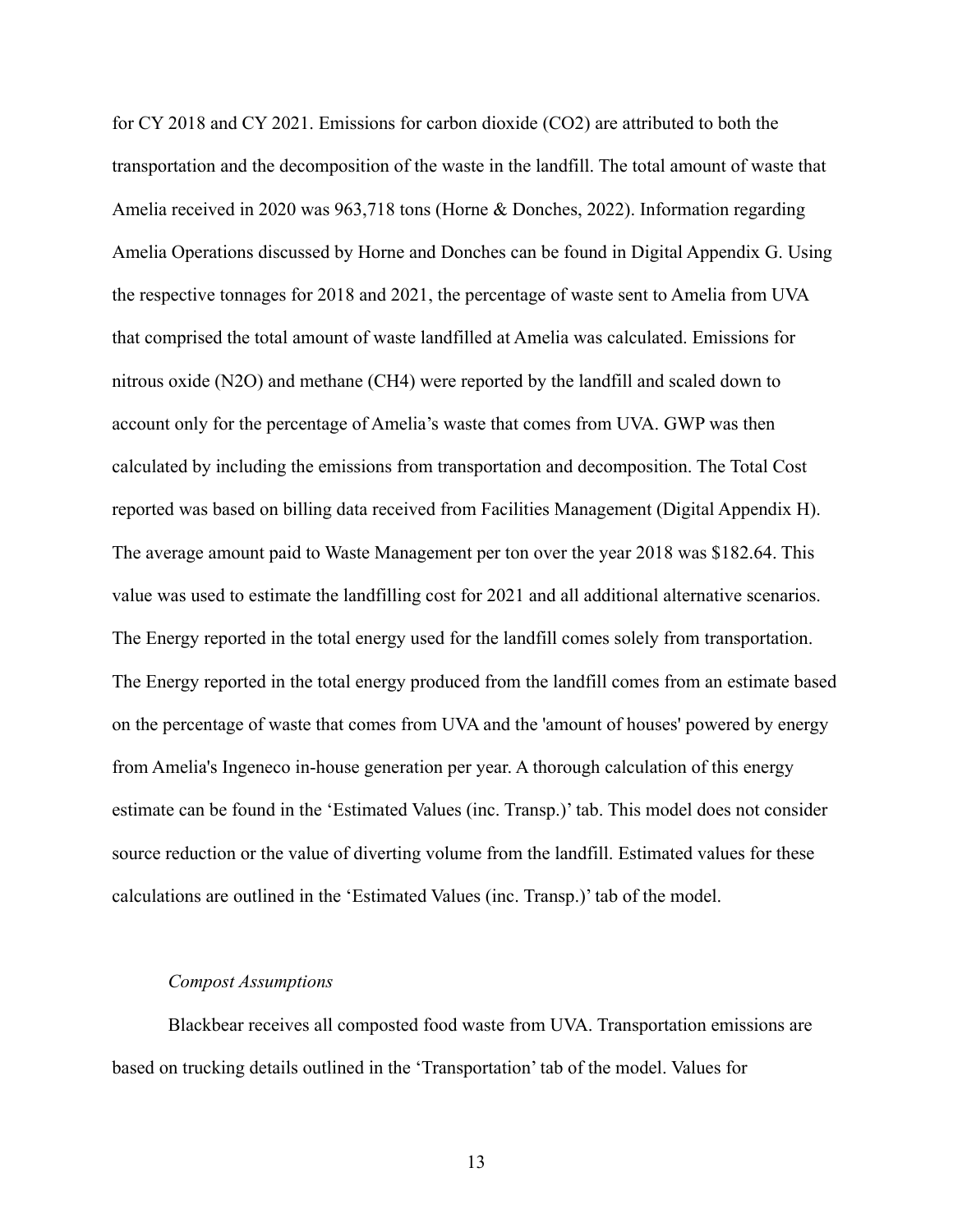decomposition emissions are sourced from scholarly investigation and can be referenced in the 'Estimated Values (inc. Transp.)' tab of the model spreadsheet. Emissions in the 'Active Model' are attributed to transportation CO2 and decomposition CO2, N2O, and CH4. Emissions due to operations and processing at the facility itself were not accounted for in this model. The cost for roll-off carts, transportation, and tipping at Blackbear Composting was \$178 per ton of compost according to Sonny Beale at UVA Facilities Management (Beale et al., 2021). Energy usage is attributed solely to transportation.

Panorama currently receives no compostable waste from UVA but is of interest as an alternative composting facility due to its closer location to the University. Transportation emissions are based on trucking details outlined in the 'Transportation' tab of the model. Values for decomposition emissions are sourced from scholarly investigation and can be referenced in the 'Estimated Values (inc. Transp.)' tab of the model spreadsheet. Emissions in the 'Active Model' are attributed to transportation CO2 and decomposition CO2, N2O, and CH4. Emissions due to operations and processing at the facility itself were not accounted for in this model. The cost for tipping is valued at \$145 per ton of compost according to Sonny Beale at UVA Facilities Management (Beale et al., 2021). Were UVA to acquire trucks or a service to transport compost to Panorama, the closer distance to the facility may contribute less to total GWP and Energy usage but the capital costs would increase. The cost can be modified in the cost input cell in the model to test this alternative in the 'Active Model' tab. Energy usage is attributed solely to transportation.

Limitations on the composting calculations include the decomposition emissions being sourced only from scholarly investigation. The N2O value, in particular, is quite variable and contributes significantly to total GWP. Further investigation into this value by measuring gas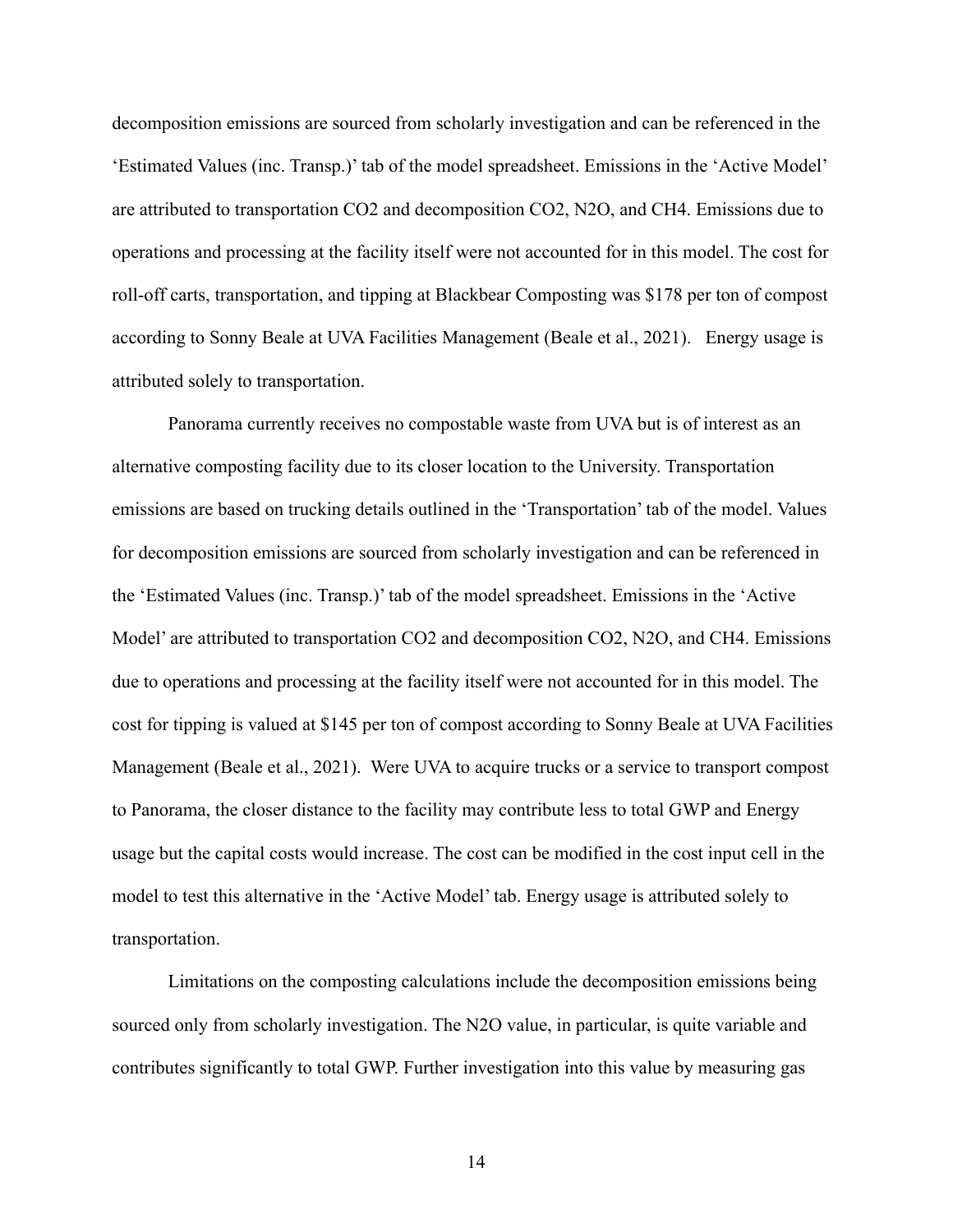values with a gas flux chamber on site would help to refine this model. The model does not consider the waste reduction value of diverting the volume of the waste from the landfill, the potential biological fuel use of organic matter, the carbon sequestration benefits of finished compost, or source reduction by keeping organic matter in circulation.

# *Recycling Assumptions*

Recycled glass, cardboard, all plastics, and aluminum metals are sent to Sonoco recycling facility. Recycled scrap metal is sent primarily to Gerdau. Glass is first sent to Rivanna Solid Waste Authority and then to Sonoco. These facilities were not specifically used in calculating any values in the model but could be used in future iterations for better estimations. Rather, the 2016 version of the EPA WARM model was used to determine coefficients for recycling processing and transportation for each of the aforementioned recyclable streams. Details for how these coefficients were applied to the model are outlined in the 'Estimated Values (inc. Transp.)' tab of the model spreadsheet. These coefficients for GWP and Energy were then multiplied by the tonnages of the recyclable streams to calculate the GWP produced from recycling processes, the GWP saved by recycling instead of manufacturing from virgin materials, the energy used to recycle the materials, and the energy saved from recycling instead of manufacturing from virgin materials. The WARM model develops the coefficients for their model based on the entire life-cycle of the materials. The Unfantastic Plastics team model aims to characterize only the end-of-life waste management of materials; however, it was determined to be valuable to include the total life-cycle of recycling considering the value of keeping the material in circulation, rather than treating the recyclable materials as single-use. This may contribute to why the graphs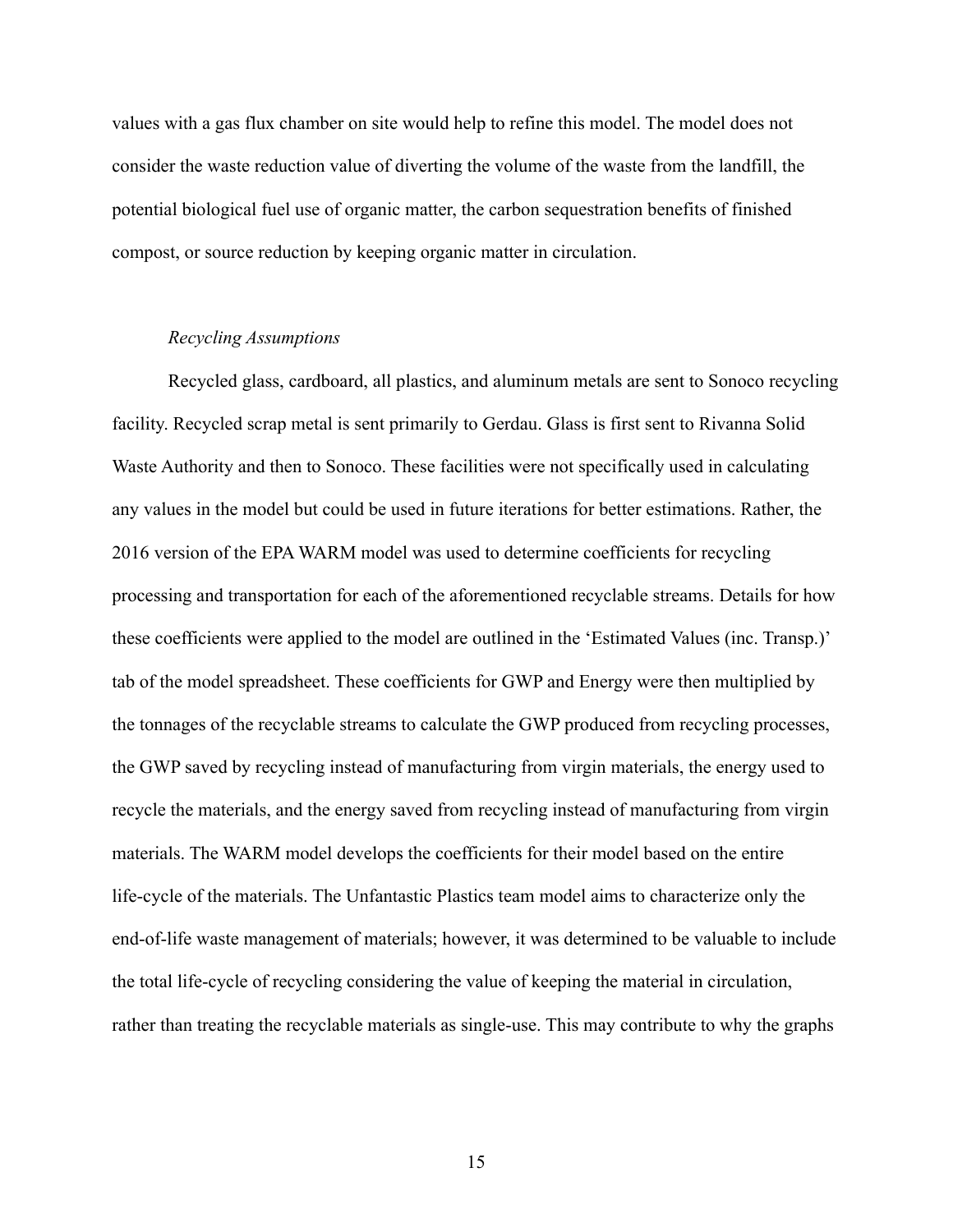noted in the *Results* section of this report show recycling to contribute significantly more to target parameters than landfilling or composting. This model does not include source reduction.

### *Deliverables*

Major project deliverables include: a status quo analysis; a post-ban analysis; analysis of hypothetical post-ban scenarios; comparison of the target parameters of the status-quo, post-ban, and alternative scenarios; and an identification of potential alternatives for sustainable materials management (SMM). An additional alternative scenario zooms in on the composting facilities using 2018 tonnages of yard waste and food waste to determine the impact of the two options on target parameters. These results are summarized in this report. Specifically, UVA Facilities Management is interested in the impact of different composting facilities on UVA Sustainability goals.

### **Results**

## *Status Quo Pre-Ban*

Waste streams were separated and compared against the backdrop of UVA's current sustainability goals. The Status-Quo Model (labeled '2018 Inputs & Results' in the Excel spreadsheet) estimated a total annual cost of \$1,594,000, total net energy usage of -40,990 mmBTU, and a total GWP of 1,710 MTCO2E. The negative net energy usage indicates that more energy was produced by LFGTE production and saved from recycling than was consumed across the entire SWM system in 2018. These values will be compared to the Phase 2 results to determine how UVA Waste Management is progressing toward the 2020-2030 Sustainability Goals.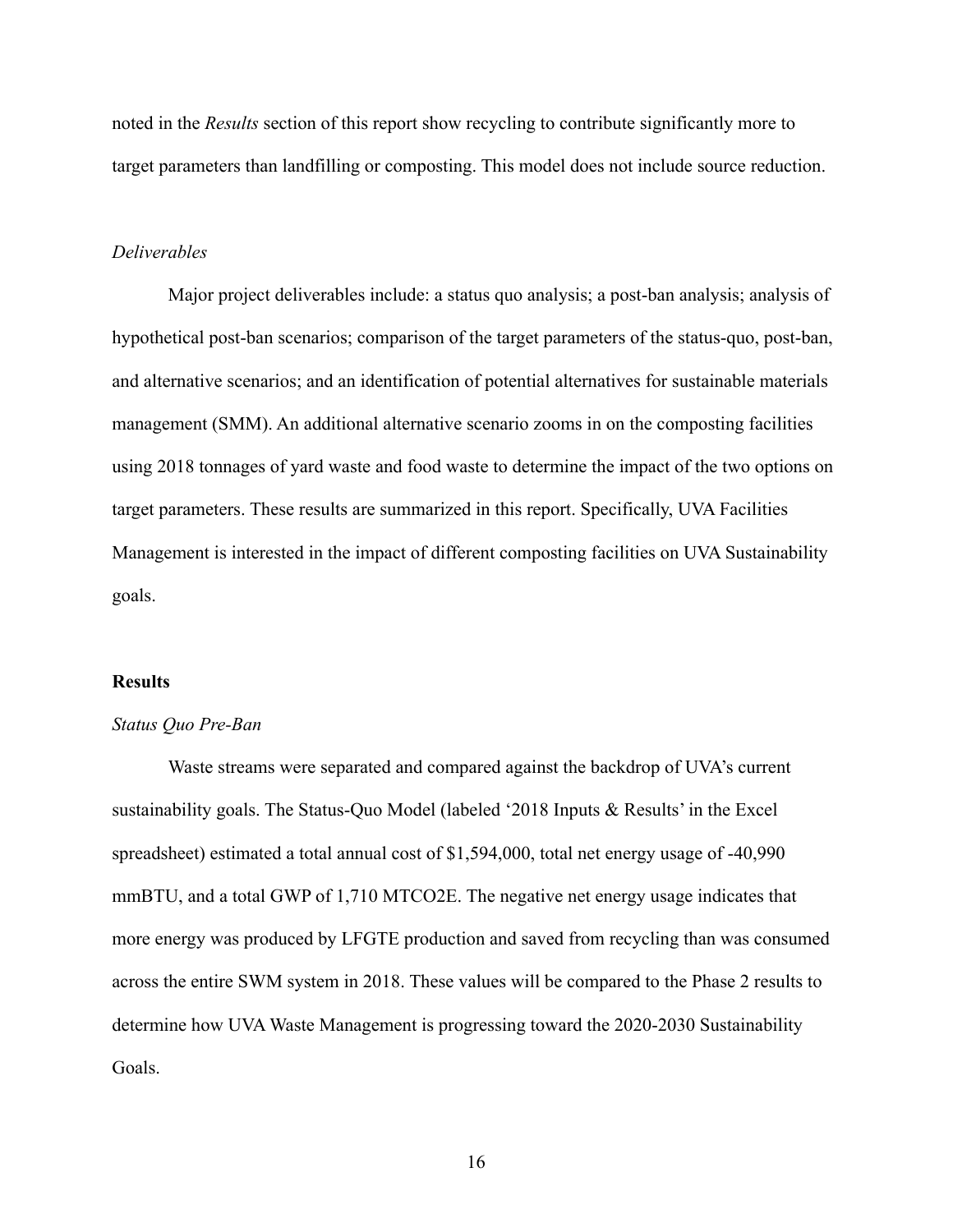Figure 5 below shows the post-sorting breakdown of UVA's waste for the year 2018. The vast majority of UVA's waste is landfilled, which explains why landfilling has a much larger impact in total, when composting seems to have a greater impact per ton.



Fig. 5 UVA Waste Breakdown post-Sorting 2018

# *Post-SUP Ban*

The 2021 Post-Ban Model (labeled '2021 Inputs & Results' in the Excel spreadsheet) estimated a total annual cost of \$1,423,000, total net energy usage of -39,190 mmBTU, and a total GWP of 1,580 MTCO2E. The cost and GWP values have decreased since 2018 due to a slight decline in the waste tonnages for the landfill and compost waste streams. The decrease in landfilled waste also caused the net energy usage to increase (become less negative), as less energy is being produced from landfill gas. Figure 6 below shows the post-sorting waste breakdown for 2021. The waste stream composition has not changed significantly since 2018, with still the vast majority of waste being landfilled.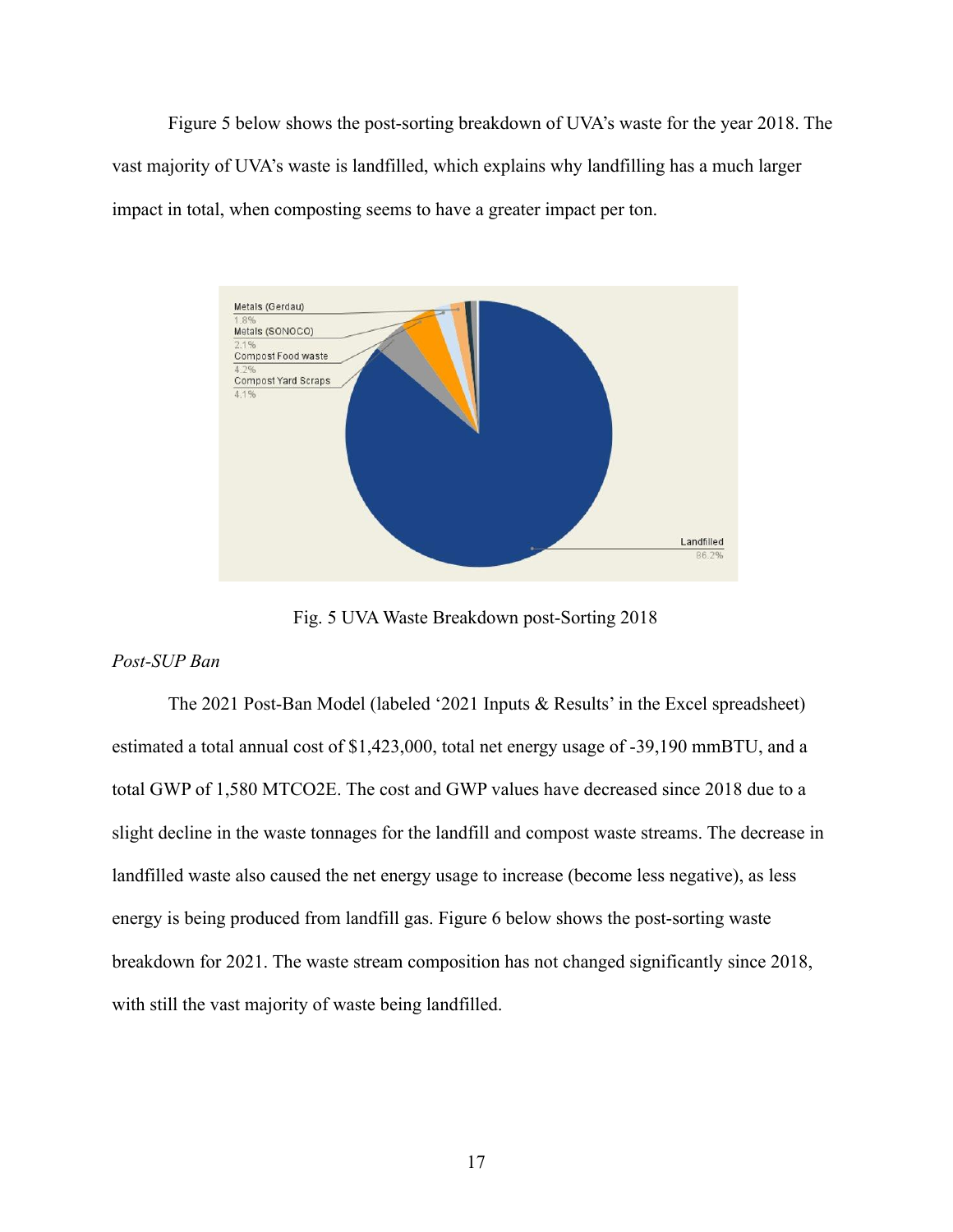

Fig. 6 UVA Waste Breakdown Post-Sorting 2021

# *Pre- and post-ban Comparison*

Figure 7 shows that landfills have the advantage of producing energy, whereas composting does not. It also shows that the energy required to recycle (shown as Recycling (direct)) UVA's recyclables is less than the energy required to manufacture the same materials from virgin materials. The recycling savings are significant and are shown by 'Recycle (SAVINGS)' in the graphs below. It is important to note that the estimates for recycling account for the entire life-cycle of the recycled material because it continues to be processed, transported, discarded, and remade. Future investigation may desire to scale down the recycling values to an annual basis, if possible and of interest to relevant parties. The composting data also did not consider the production of finished compost sold by Blackbear that can offset GWP and energy usage for traditional fertilizer and soil (EPA, 2016). The model also shows that although landfilling contributes more GWP in total, compost contributes slightly more GWP when the waste streams are normalized per ton of respective waste (Figure 8). However, it is important to consider the relative proportions of waste that are landfilled versus composted.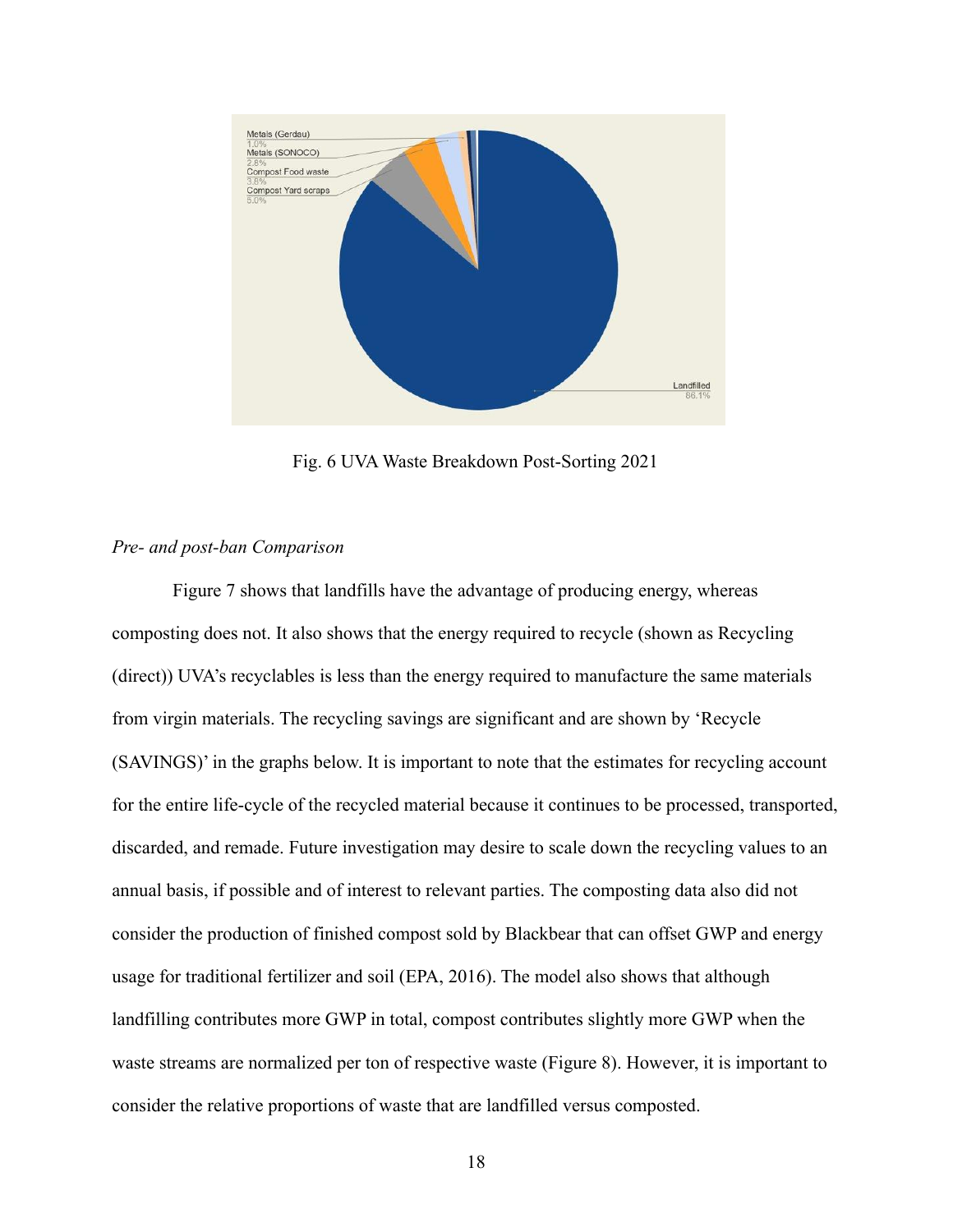

Fig. 7 Net Energy Usage for Various SWM Scenarios



Fig. 8 GWP for Various SWM Scenarios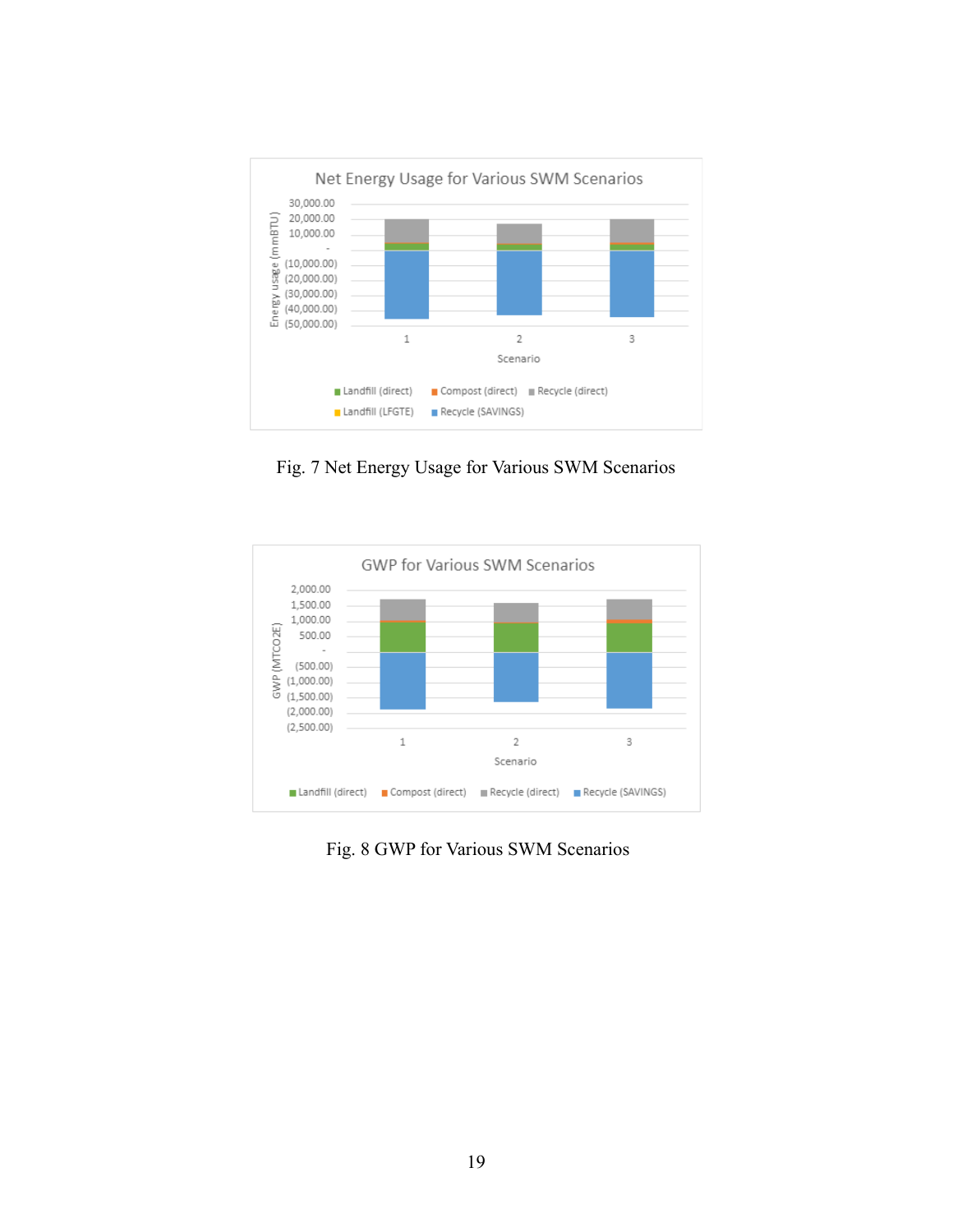

Fig. 9 GWP Breakdown of Landfilling and Composting

Transportation is a prominent factor in waste management. Transportation GWP contributes 68% of the overall landfill GWP, whereas the composting GWP consists mainly of decomposition emissions, with transportation accounting for only 15% of overall GWP. Please note that operations emissions of the landfill and transfer station were not included in the model. Recycling transportation emissions were factored into the recycling data obtained from the EPA WARM model. It was found that for all recycling waste streams the total GWP, including transportation and processing, contributed less GWP than the transportation and processing of the corresponding virgin materials.

### *Scenarios*

The project team modeled the following post-SUP ban scenarios:

- 1. Plastic mass does not change, i.e. 2018 status quo
- 2. Plastic mass decreases by 50% and is replaced by composted compostables
- 3. Plastic mass decreases by 50% and is not replaced (e.g. refillable water bottles)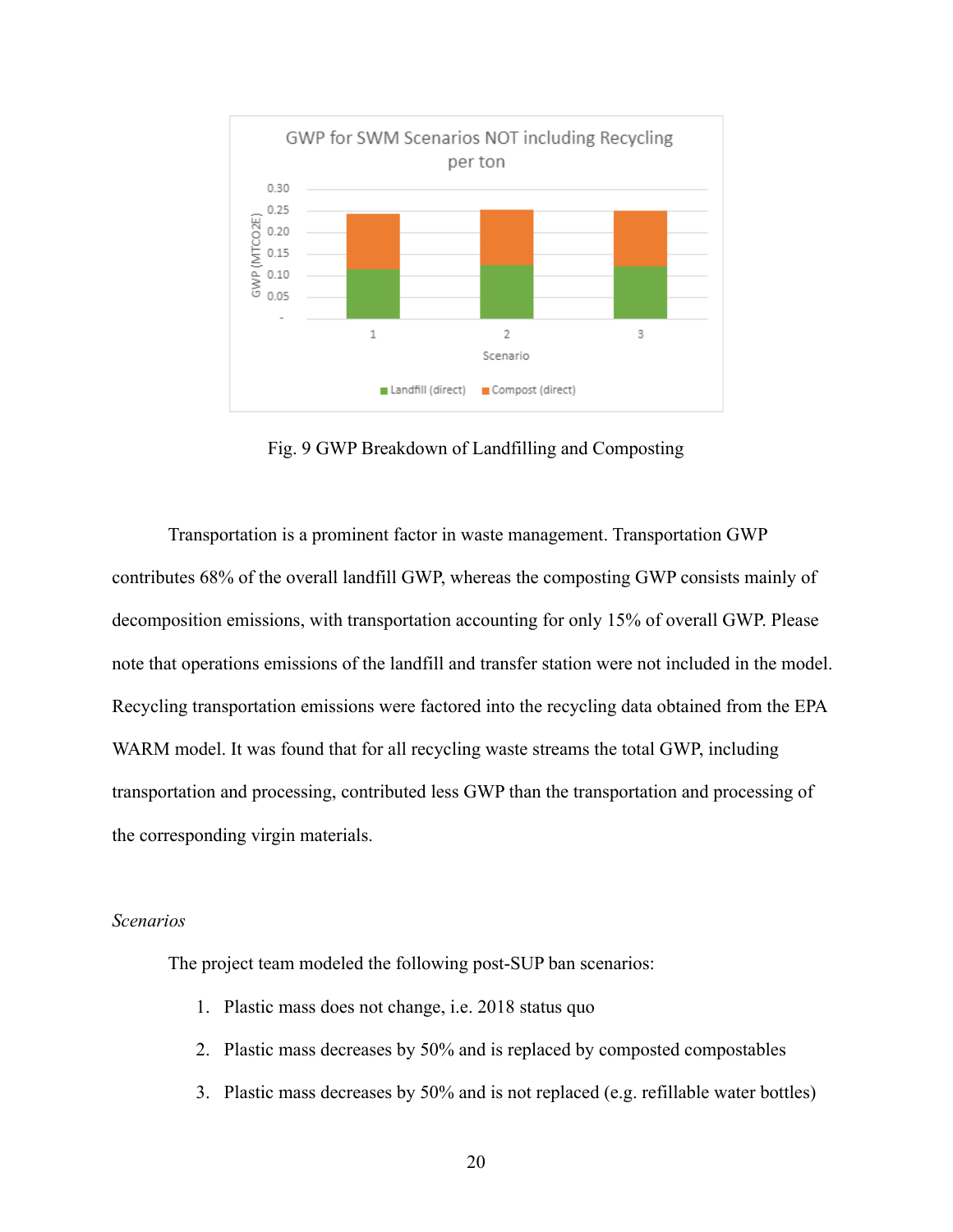- 4. Plastic mass decreases by 50% and is replaced by aluminum alternatives
- 5. Plastic mass decreases by 50% and is replaced by landfilled compostables

The amount of plastic in the waste stream was estimated by adding the landfilled and recycled plastics together. The mass of landfilled plastic was extrapolated by multiplying the total landfilled waste by 10%, the percentage of plastic in the landfill from the 2018 waste audit, and was calculated to be 836 tons. This was then added to the amount of plastic recycled by UVA, 71.6 tons, to estimate the total plastic in UVA's waste stream, 907.6 tons. It is estimated that single use plastics make up about 50% of the total plastic waste, so we chose to analyze scenarios with a 50% reduction in plastic mass following the ban. These numbers can be changed later to reflect more accurate values if needed. The calculated mass of plastic was then divided in half to result in 35.88 tons of recycled plastic and 418 tons of landfilled plastic. This number was then removed from the two waste streams and added to the waste stream specified in the scenario. For example, Scenario 2 would remove 35.88 tons of plastic from 'Recycled Plastics' and 418 tons from 'Landfill' and add 453.88 tons to 'Compost: Blackbear.' Please note that this estimation does not account for the difference in weight of the polylactic acid (PLA), aluminum, and other numbered plastic packaging, nor does this estimation account for the difference in emissions from PLA, aluminum, and other numbered plastics.

*GWP*

The four scenarios were analyzed to determine the change in total GWP, total cost, and net energy usage. The baseline Scenario 1 reads a GWP of 1,709 MTCO2E. As shown in Figure 10, the total GWP was highest for Scenario 4, replacing plastic with aluminum at 2,566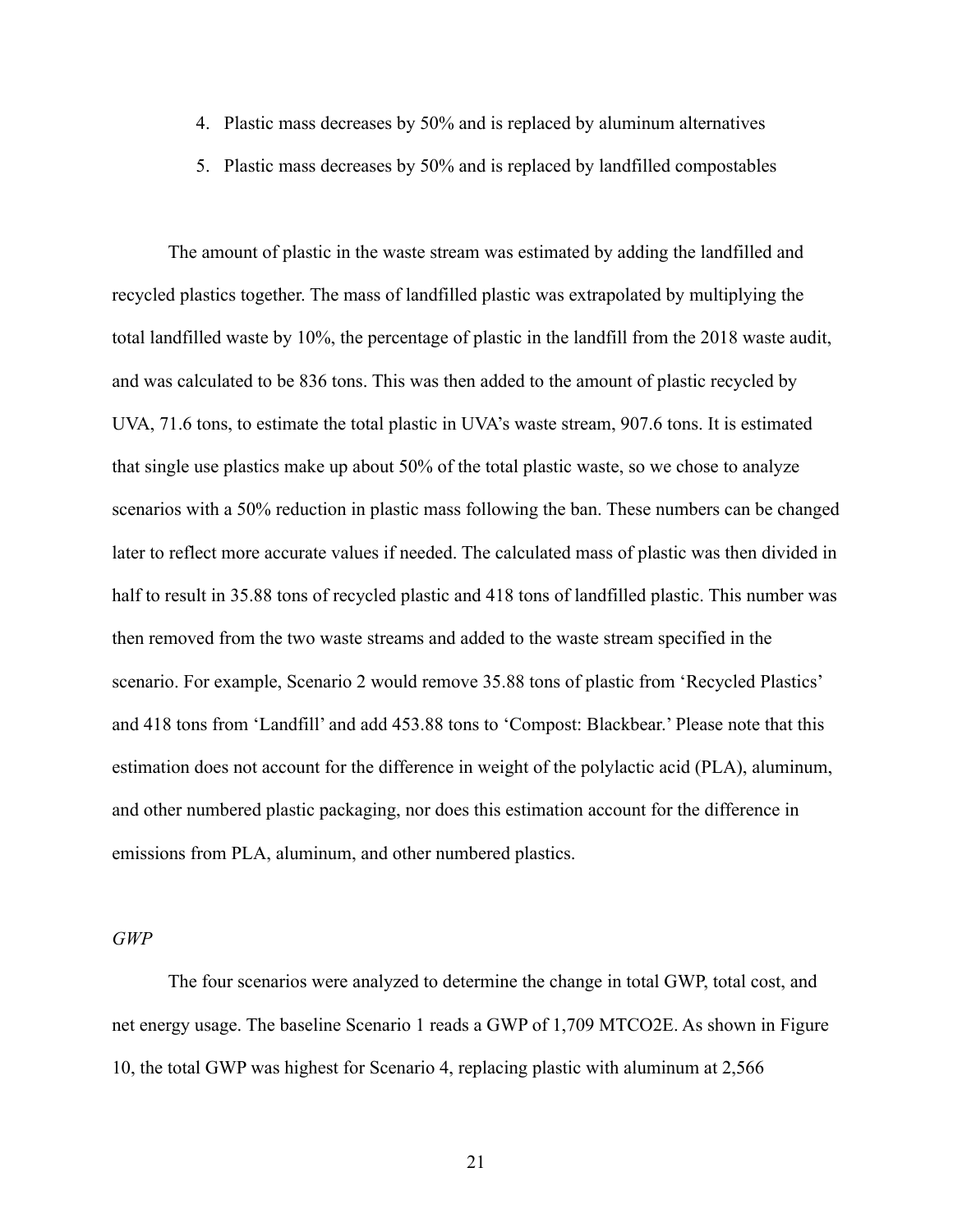MTCO2E. This is due to aluminum requiring the most energy and emissions to be recycled but does not account for the fact that aluminum can be recycled numerous times over its life-cycle. Scenario 2 which involved plastic replacement with composted compostables has the second largest GWP at 1,737 MTCO2E. Landfilling compostables and no replacement of plastic indicate GWP at, respectively, 1,683 and 1,679 MTCO2E.Compared to the Status-Quo Scenario 1, replacement with aluminum and composted compostables have larger values for GWP. This is attributed both to aluminum recycling and composting contributing more GWP per ton of waste. Please refer back to the *Assumptions* section of this report for assumptions regarding composting emissions.



Fig. 10 Total GWP for Scenarios 1-5

# *Cost*

Replacing plastic with aluminum or landfilled compostables is more expensive than no replacement (as no replacement eliminates a significant tonnage from the waste stream to be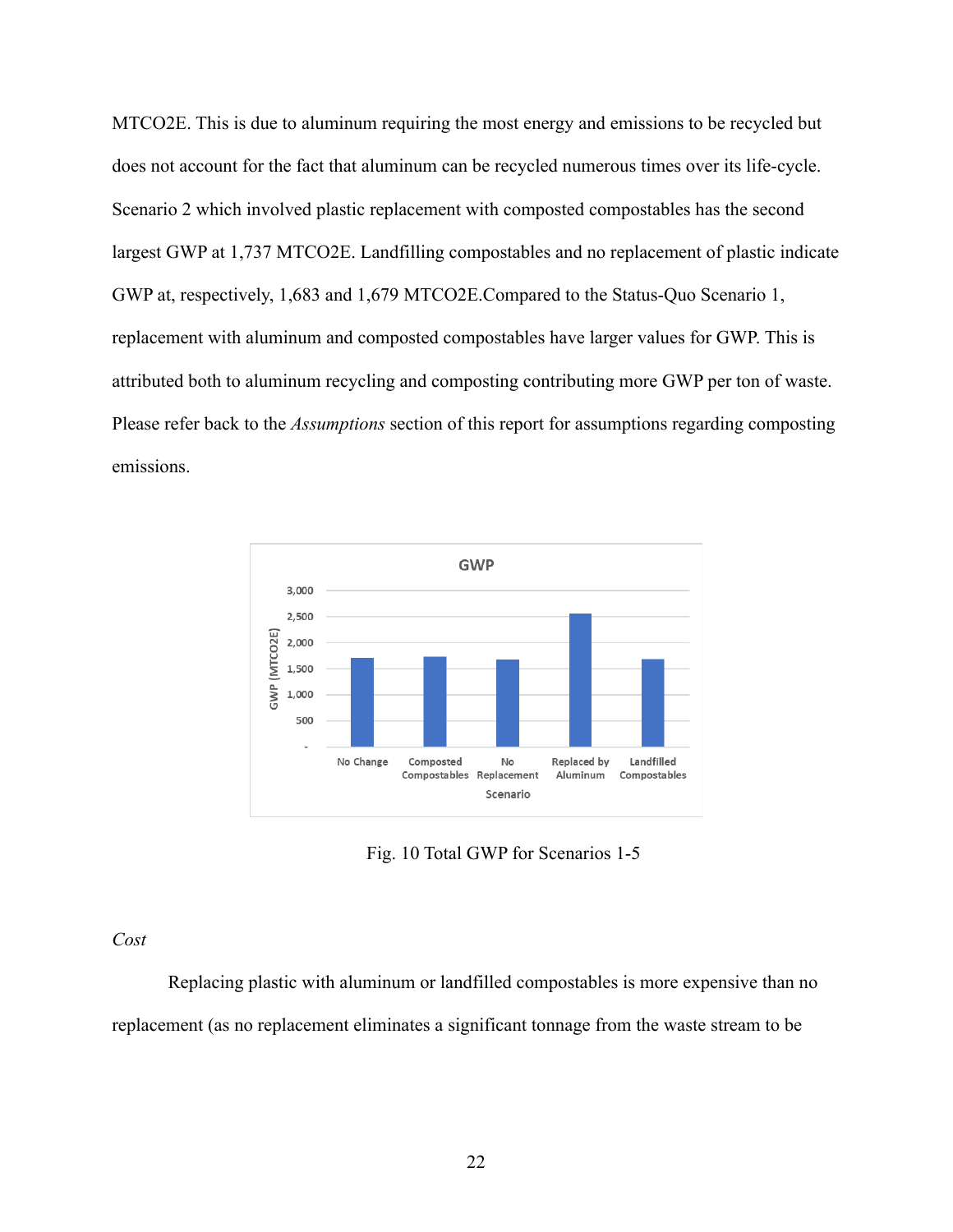treated or disposed of). No replacement and composted compostables are more affordable options (Fig. 11).



Fig. 11 Total Cost for Scenarios 1-5

# *Energy*

Lastly, when comparing total energy usage, energy attributed to transportation for the landfill and energy attributed to processing and transportation for recycling were considered. Replacing plastic with aluminum results in significant energy savings of 107,817 mmBTU (Figure 12). While the recycling process does use energy, to find this net energy usage we subtracted the energy required to recycle aluminum minus the energy required to produce virgin aluminum. It takes much more energy to produce virgin aluminum than recycled aluminum, so there is a net negative energy usage. The other three analyzed scenarios have slightly lower energy savings than the status quo system, but not very significant differences since recycling in each of these scenarios comprises such a large amount of energy savings. Each of the scenarios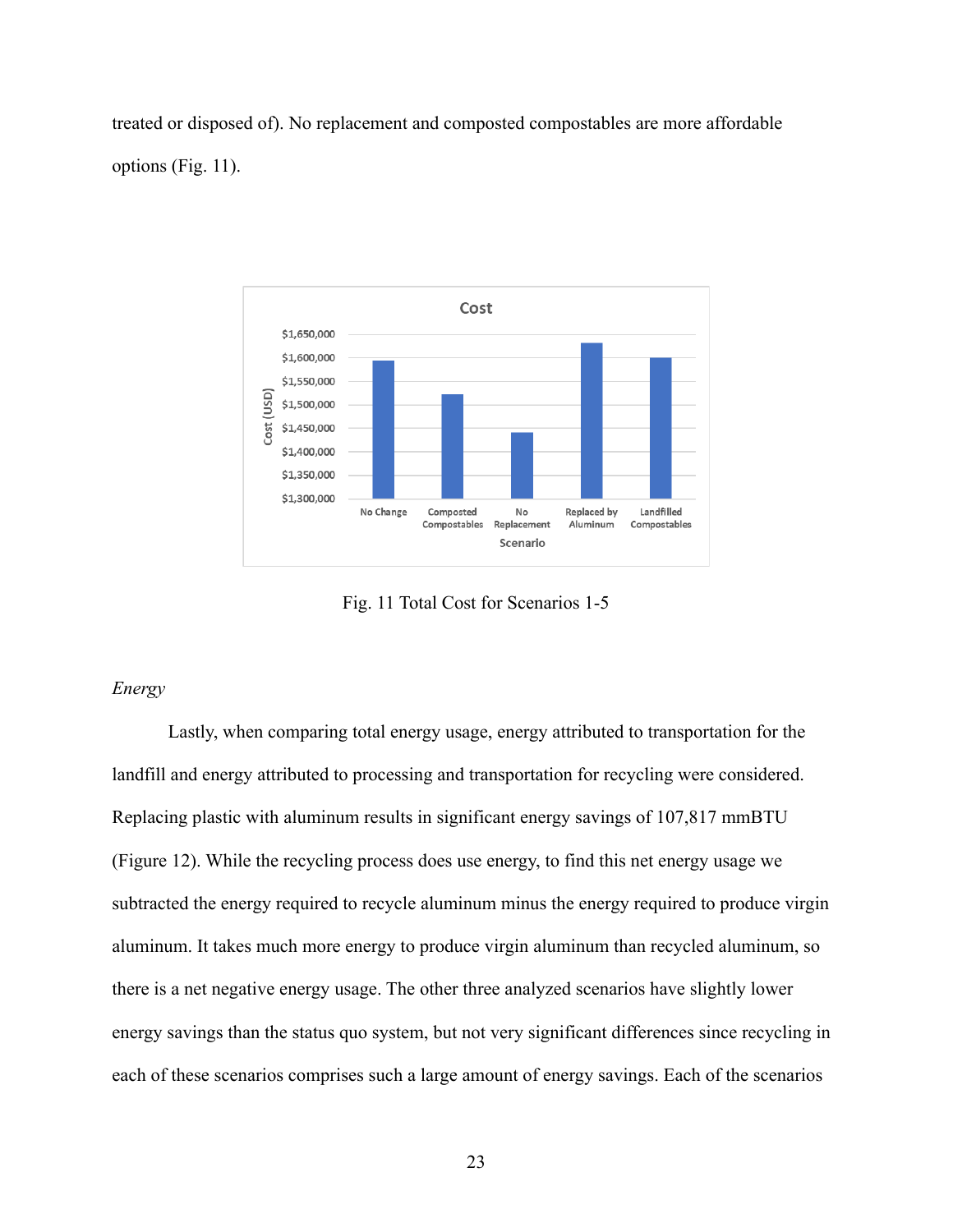have certain pros and cons, and could be chosen depending on which metric is most important to UVA.



Fig. 12 Change in Energy Usage for Scenarios 1-5

# *Composting Scenarios*

The project team modeled the following alternative scenarios for composting operations:

- 1. All compost is sent to Blackbear Composting (including food waste and yard waste)
- 2. Food waste is sent to Blackbear Composting; Yard waste is sent to Panorama Paydirt
- 3. All compost is sent to Panorama Paydirt (including food waste and yard waste)

As of Spring 2022, yard waste is still being managed in-house at UVA. Yard waste was not accounted for in composting totals for the 2018 Status-Quo model and the 2021 Post-ban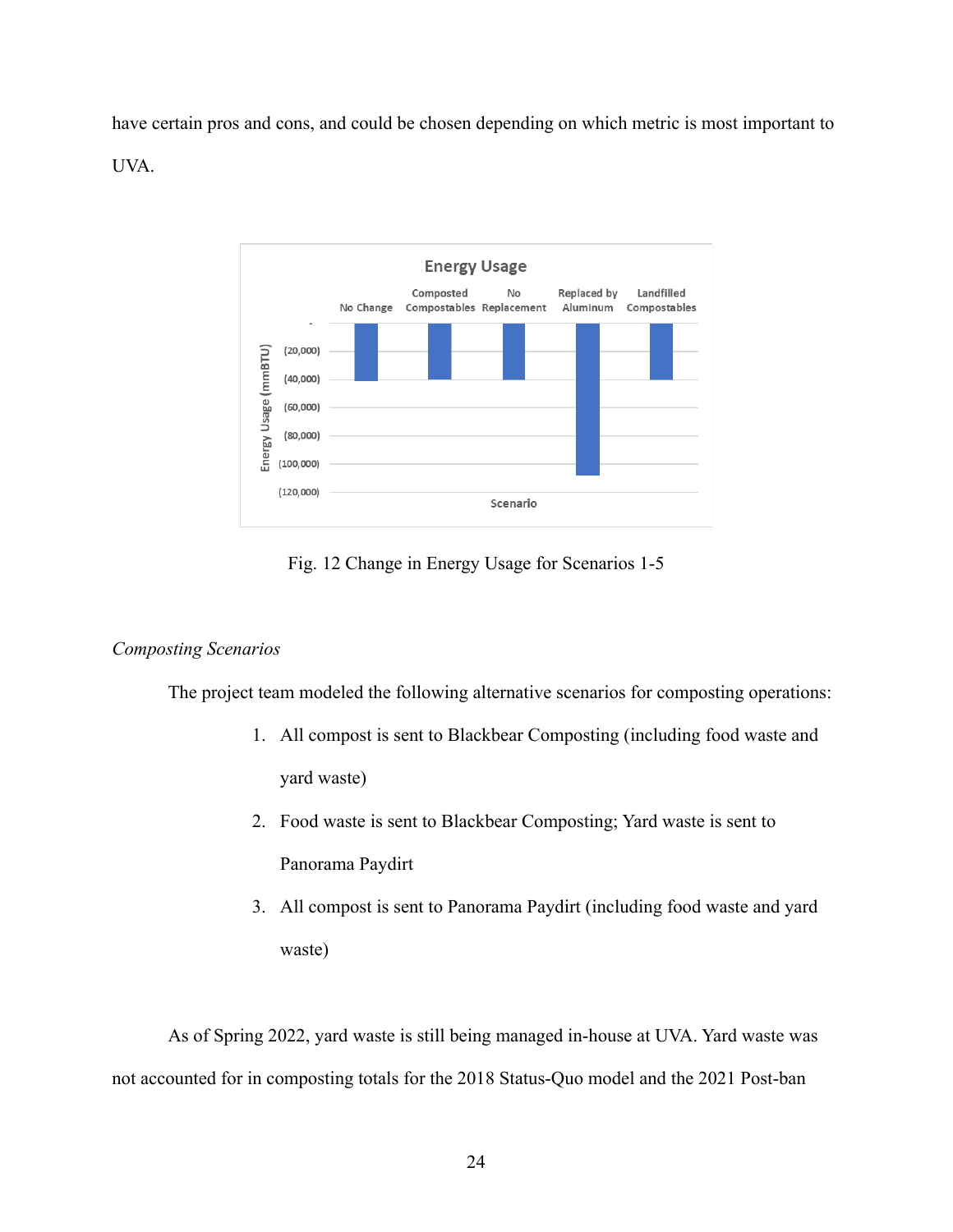model. There is some interest to UVA Facilities Management about optimizing compostable waste dependent upon the facility. The two facilities of interest are Blackbear Composting and Panorama Paydirt. In 2018 and 2021, UVA sent composted food waste to Blackbear Composting. Due to the more representative waste tonnages from the pre-pandemic calendar year of 2018, the waste tonnage values for 2018 were used to compute these alternatives. The target parameters of GWP (MTCO2E), Cost (USD), and Energy (mmBTU) were analyzed to compare the three scenarios. The results are described below.

### *GWP*

The closer location of Panorama Paydirt to UVA, compared to the farther location of Blackbear Composting, indicates that sending all waste to Panorama Paydirt (Scenario 3) would contribute the least to GWP (Figure 13). Emissions coefficients used to calculate the GWP attributed to decomposition emissions are the same for both composting facilities based on values sourced from scholarly investigation. The difference in GWP comes solely from transportation emissions. It was assumed that transportation truck and weight carrying capacity would be the same for both Panorama Paydirt and Blackbear Composting so the distance appears to contribute the most to a difference in GWP for the three Scenarios.

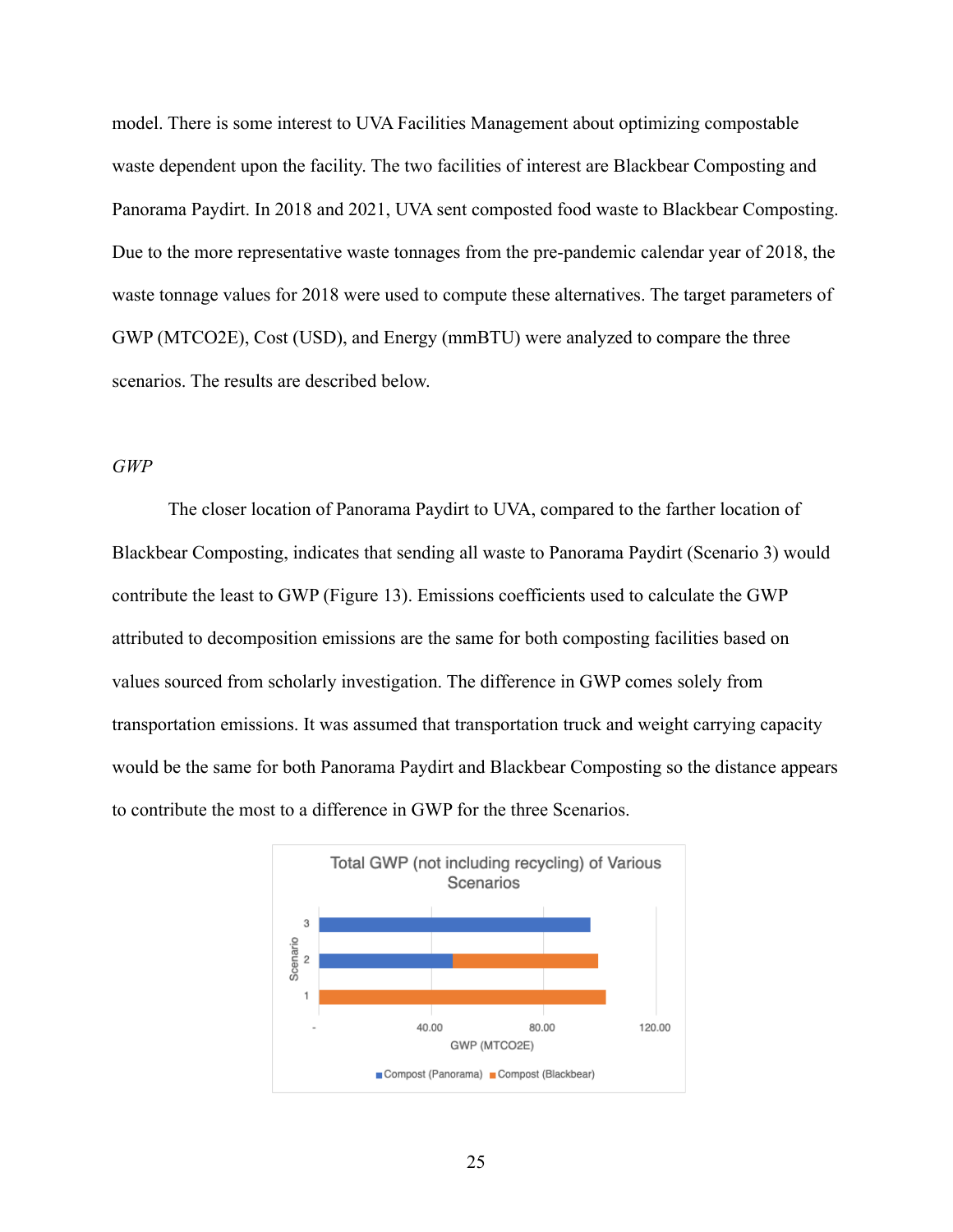### Fig. 13 Total GWP (w/o Recycling) of Various Scenarios

# *Cost*

Based on values from Sonny Beale at UVA Facilities Management, the cost for roll-off carts, transportation, and tipping at Blackbear Composting was \$178 per ton of compost. Panorama Paydirt tipping fees are valued at \$145 per ton of compost. Costs of purchasing vehicles or a service to transport compost to Panorama Paydirt were not considered in this analysis. Based solely on these numbers, the costs were compared for the three scenarios. The lesser fee to dispose of compost at Panorama Paydirt shows Scenario 3 as being the most cost effective (Figure 14).



Fig. 14 Cost of Various Scenarios

### *Energy*

Values used to compute the total net energy usage of the scenarios can be solely attributed to transportation. While energy usage across the three scenarios are relatively similar, the lesser distance to transport compostable waste to Panorama Paydirt shows that Scenario 3 would use the least amount of energy (Figure 15).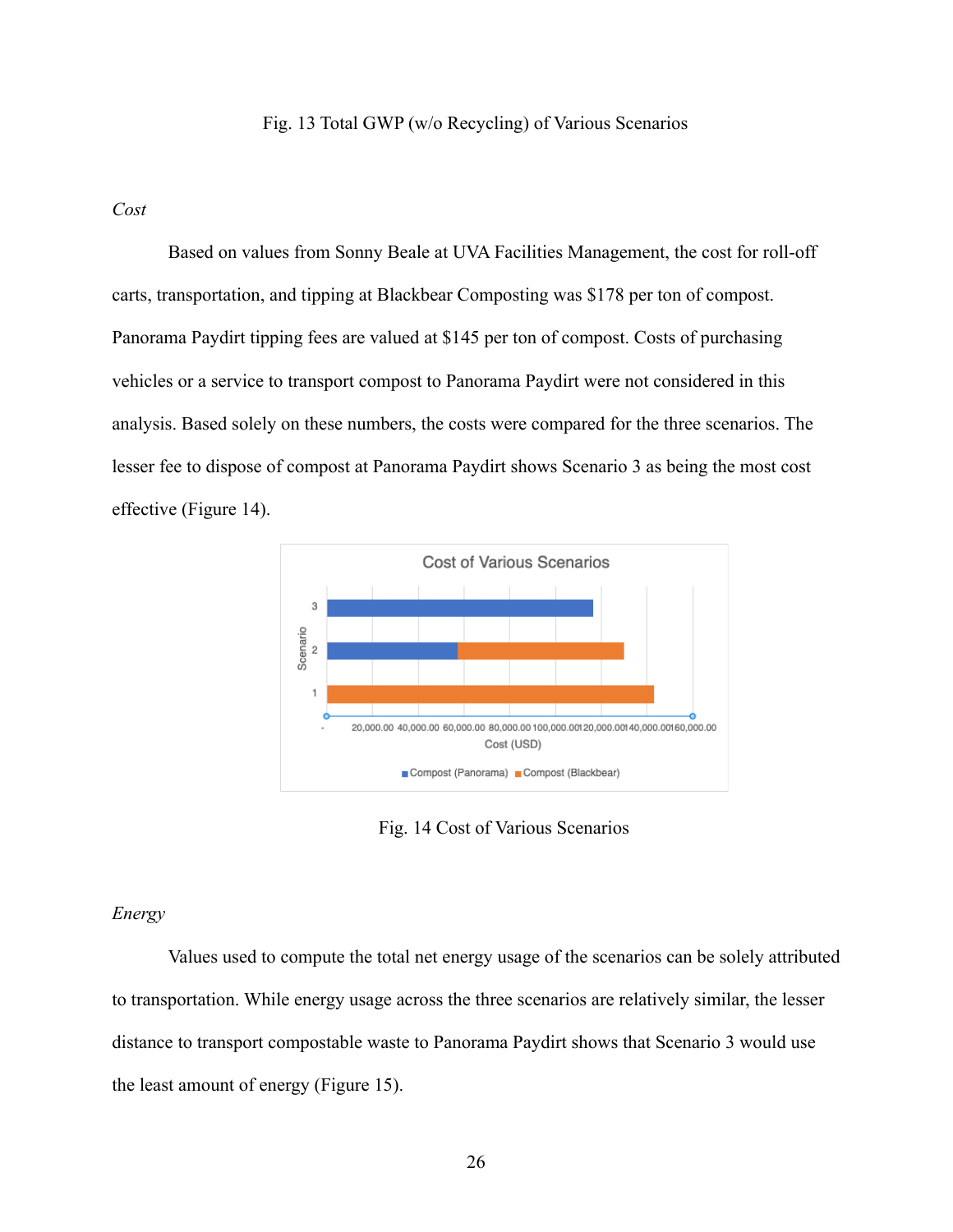

Fig. 15 Total Net Energy Usage of Various Scenarios (without Recycling)

These findings were presented to the relevant contacts listed in Appendix B on April 26, 2022. A copy of the presentation can be found in Digital Appendix I.

# **Discussion**

Through our investigation of this topic, the project team has identified several areas for further study that are of interest to FM and the University. Representatives from FM and OFS expressed interest in determining a break-even point for collecting heavy (ex: food waste) versus lightweight (ex: paper towels) compostables. Paper towels are compostable, which presents a significant opportunity to divert from landfills. However, they are inefficient to transport due to their low density compared to food waste. Through a preliminary investigation of this topic we determined that it takes approximately 3.4 more trucks to transport paper towels when compared to the same mass of food waste (Digital Appendix J). Future groups can continue the preliminary exploration to include the effect on cost, emissions, and energy use, as well as the impact of compaction. Similarly, we began to explore a cost-benefit analysis of Blackbear versus Panorama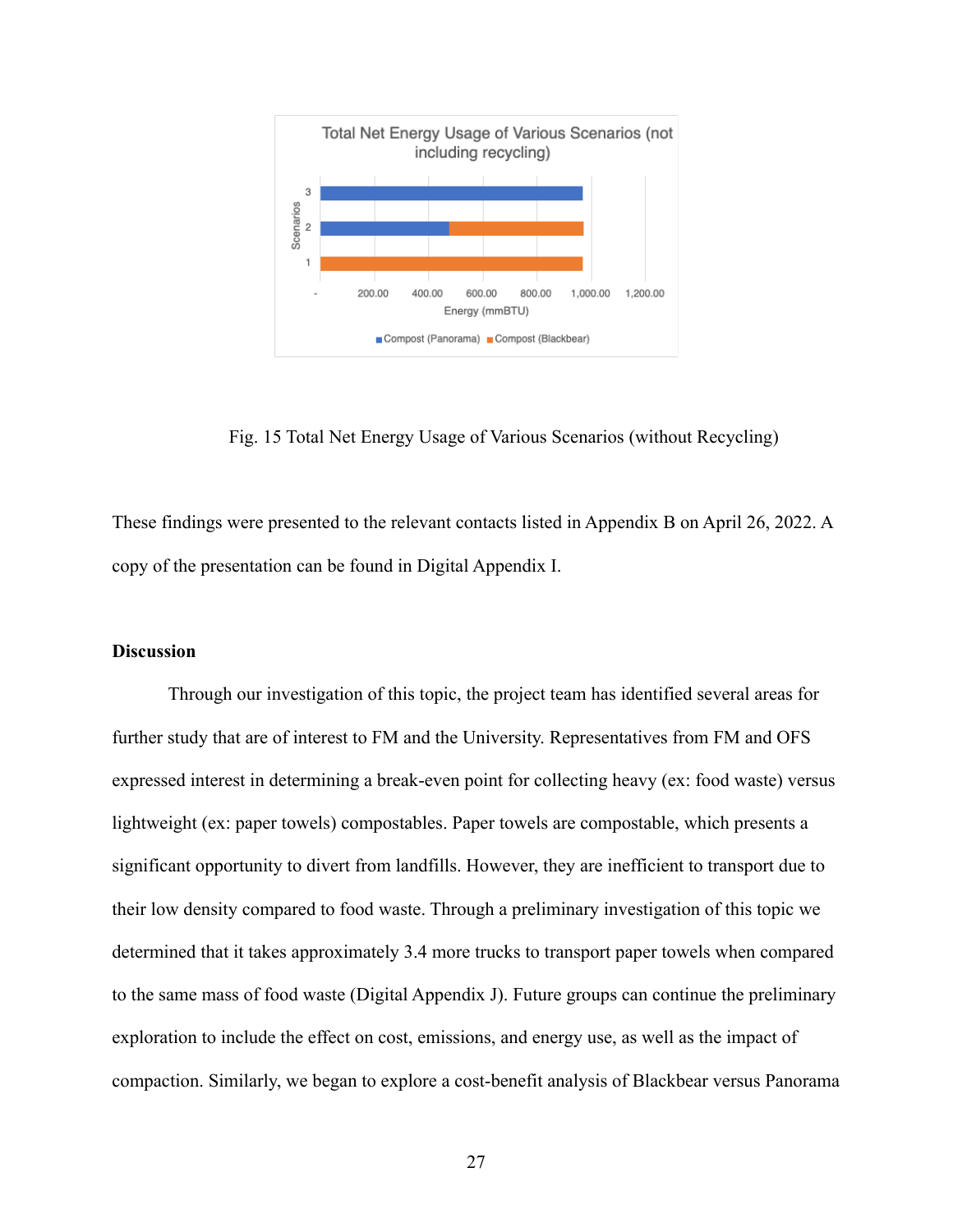for composting based on the model's parameters. Further study would include comparing costs of transportation with capital costs of equipment and waste stream separation.

Another topic of interest to facilities is to analyze the value of hand sorting recycling and implementing new possible waste management strategies. In order to answer this, future groups would have to consider the labor costs and efficiency of hand sorting and other waste management strategies, weighed against their success in improving waste reduction and recycling performance. Finally, if single-use items continue to be replaced by compostable materials, the university could consider implementing an on-site composting facility to save on transportation costs and emissions. In order to investigate this scenario, future groups must weigh the capital costs against the transportation savings, as well as consider if the waste stream composition would necessitate this investment.

### **Conclusions**

The main conclusion at this point is that context matters. Transportation and decomposition related emissions both have a significant impact on the sustainability goals as they relate to Energy and GWP. Due to the impact of decomposition related GHG effects, compost is not necessarily better for the environment and reaching the 2020-2030 Sustainability Plan goals. However, the waste goal is to reduce landfill waste to 30% of 2010 levels, and that goal must be kept in mind along with the emissions goals. The results of our model indicate that there may be a tradeoff between the university's waste goal and their carbon neutrality goal. It is also important to note that the calculations presented in this report are estimates and that many of our parameters vary, which could change the reported emissions of landfill vs compost.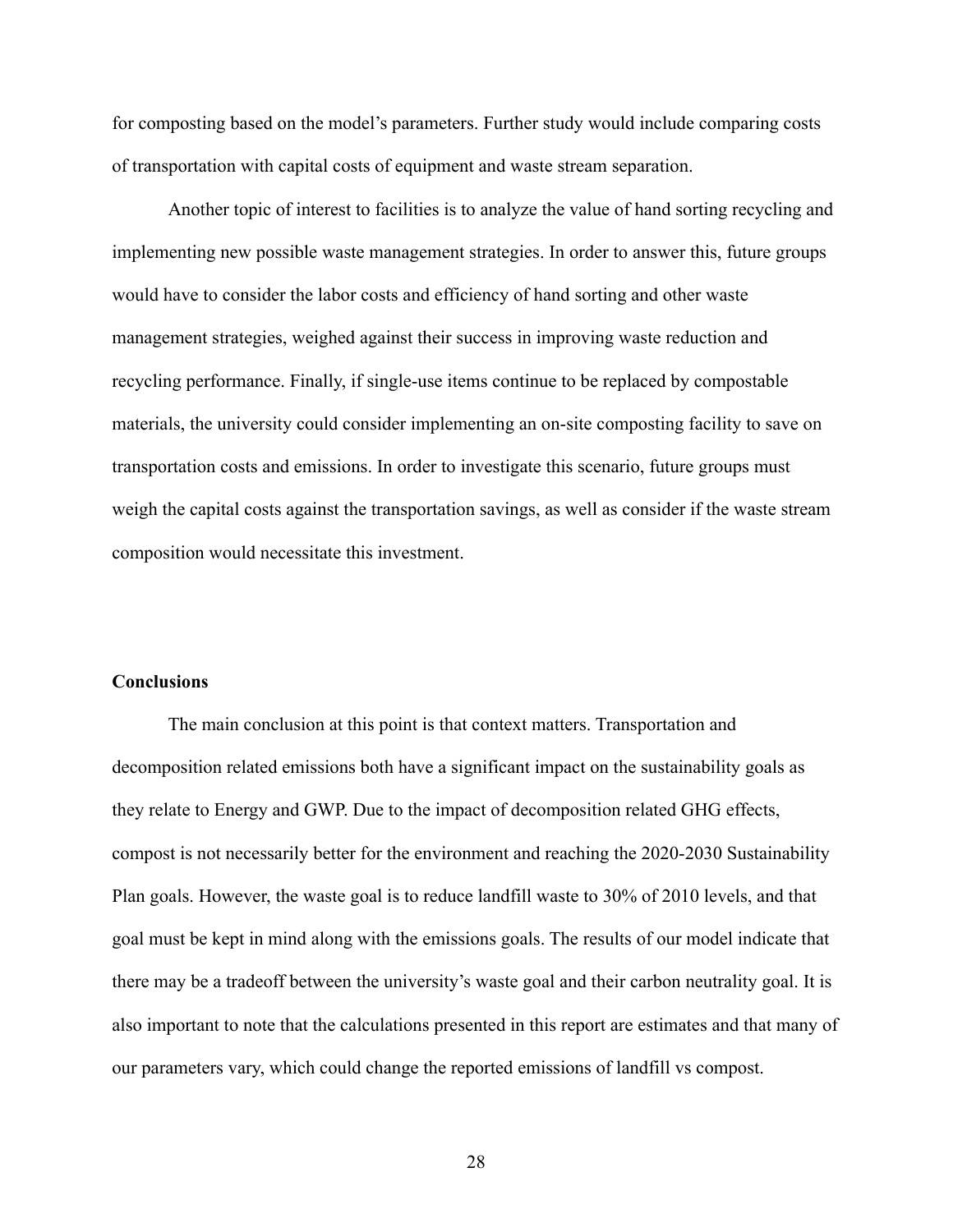While some of the data used in the model are estimates and need refinement, high level conclusions can be drawn from the pre- and post-ban situations. Based on the model, the post-ban waste stream produces less GWP, but uses more net energy than the Status-Quo, or pre-ban scenario. The post-ban waste stream contains less single-use plastic and more compostable materials, though these compostable materials are mainly ending up in the landfill and not the compost. The uncertainty of facility-specific emissions data makes it difficult to draw definite conclusions about the best way for the university to proceed as a result of the SUP ban. However, the results of the model suggest that replacement by compostables may not be the best solution for UVA to achieve its sustainability goals. The results suggest that the "no replacement" scenario cuts down on cost, GWP, and energy usage, making this option something worth considering. The biggest takeaway from our work on this topic is that further investigation is needed before making major structural changes to the system. Having more complete and accurate data about the waste stream and facility-specific emissions would assist in further research. It would also be helpful to know the data on GWP and energy offsets from the finished compost produced by Blackbear, which is used to replace traditional fertilizer. This data could come from conducting more waste audits as well as measuring greenhouse gas fluxes from the waste processing facilities used by the university.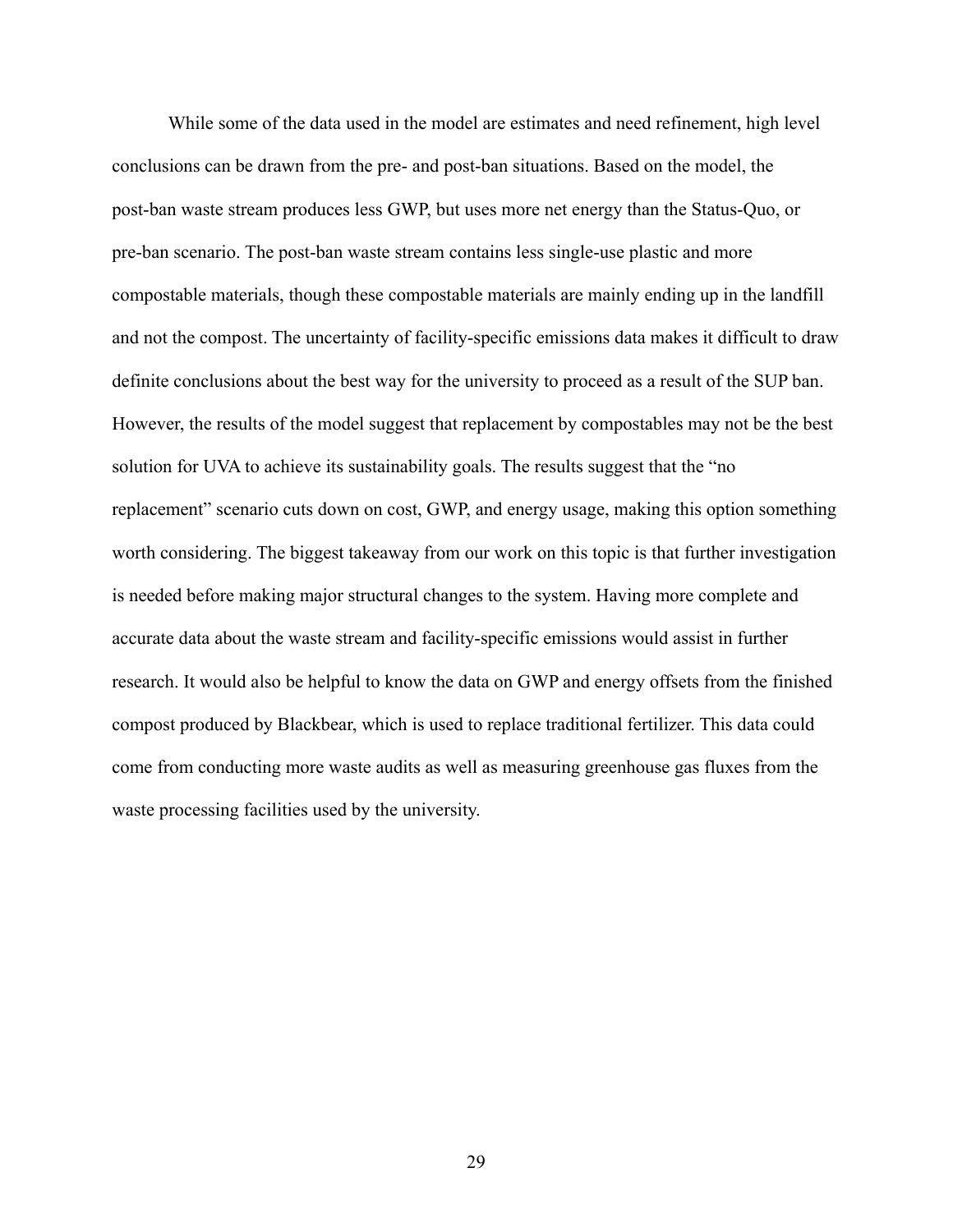### **References**

Beale, S., Donches, T., Crouch, M., Hepp S., Lanzetta, G. & Alwine, M. (2021). Meeting with Sonny Beale. Other.

Burden, L., Peterson, L., Donches, T., Crouch, M., Hepp S., Lanzetta, G. & Alwine, M. (2022). Email exchange with Lindsey Burden. Other.

Environmental Protection Agency. (2016). *Documentation for Greenhouse Gas Emission and Energy Factors Used in the Waste Reduction Model (WARM)*. Organic Materials Chapter. Retrieved April 29, 2022, from https://www.epa.gov/sites/default/files/2016-03/documents/warm\_v14\_organic\_materials .pdf

Horne, L., & Donches, T. (2022). Email exchange with Lindsey Horne. Other.

- Office of the Governor (2021, March 23). Commonwealth of Virginia. Executive Order 77. Virginia Leading by Example to Reduce Plastic Pollution and Solid Waste.
- Office of the Governor (2022, April 7). Commonwealth of Virginia. Executive Order 17. Recognizing the Value of Recycling and Waste Reduction.

University of Virginia. (2020). UVA Sustainability Plan 2020-2030. December 5, 2021. Retrieved from https://sustainability.virginia.edu/sites/sustainability/files/2020-10/UVA\_Sustainability\_P lan\_2020-2030-FINAL\_0.pdf